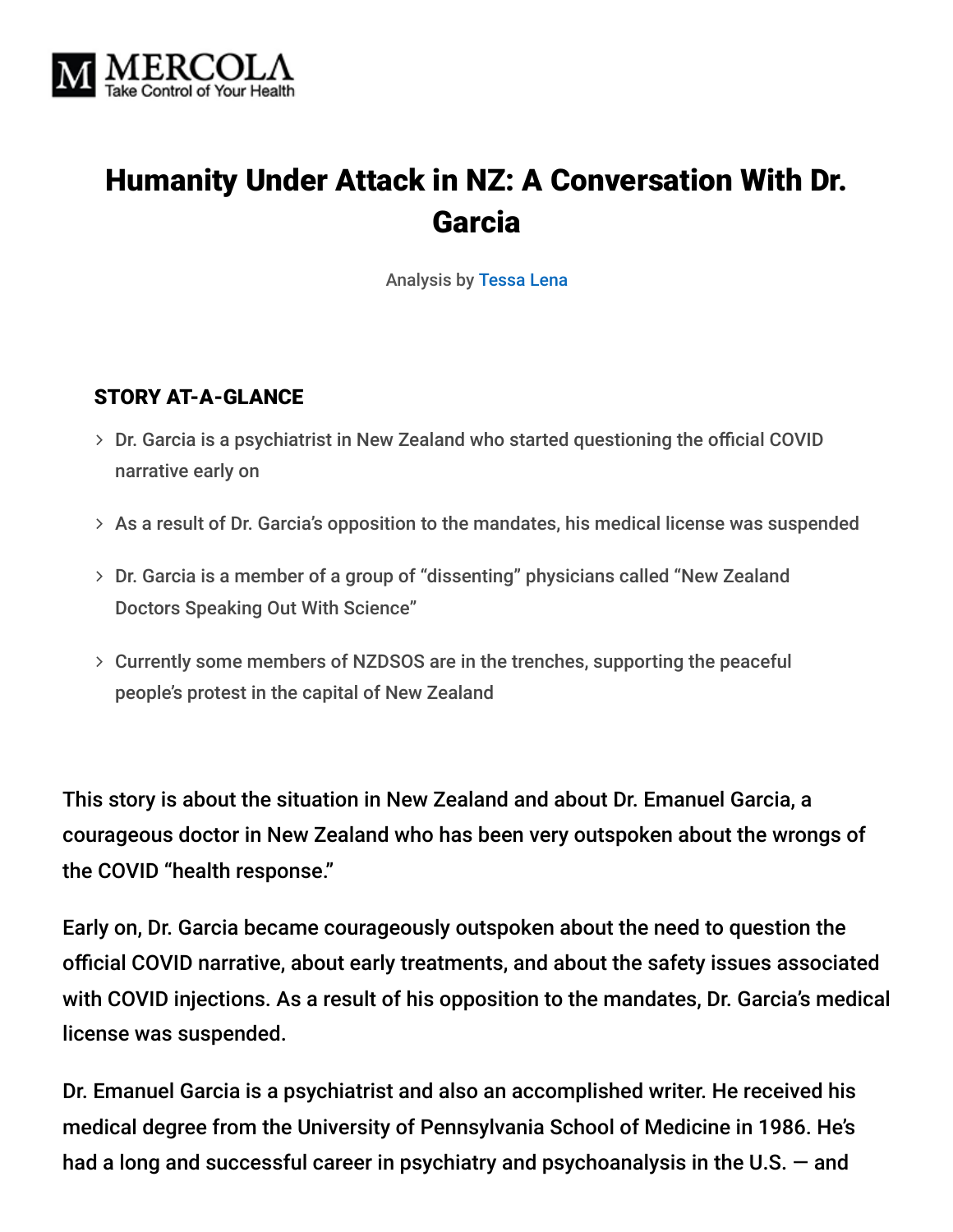then in 2006, he immigrated to New Zealand where he practiced medicine until it became impossible to do so without getting the jab.

I had the joy of interviewing Dr. Garcia for my podcast, Make Language Great Again, and I am very happy to share the interview with him.

During our conversation, Dr. Garcia and I talked about his long career, the current dangerous state of medicine, the abusive nature of the current "health response," and the need to remain both brave and creative during these challenging times. I am including the full transcript of the interview at the end of the article.

## New Zealand Doctors Speaking Out With Science

Dr. Garcia is a member of an organization called "**New Zealand Doctors Speaking Out With Science**[" \(NZDSOS\). Here is an excellent video of their press conference that too](https://nzdsos.com/)k place in November 2021:

# "It's Time to Speak Against the Deprivation of Our Human Rights and Liberties"

Most recently, members of NZDSOS, including Dr. Garcia, have been in the trenches during the peaceful and festive gathering in Wellington, the capital of New Zealand. In the spirit of freedom and dignity, many people have come together in front of the Parliament to express their opposition to mandates.

The protest at the steps of the Parliament has now been going on for almost two weeks (at the time of writing this article). There has been one ugly clash with police but the outrage over police brutality across the country was so tremendous that the police was forced to change their attitude. No one can say what the future holds (there are rumors of a police buildup) but the people's spirits are high!

Here is a glimpse of what's going on in New Zealand right now, including a segment of Dr. Garcia's talk.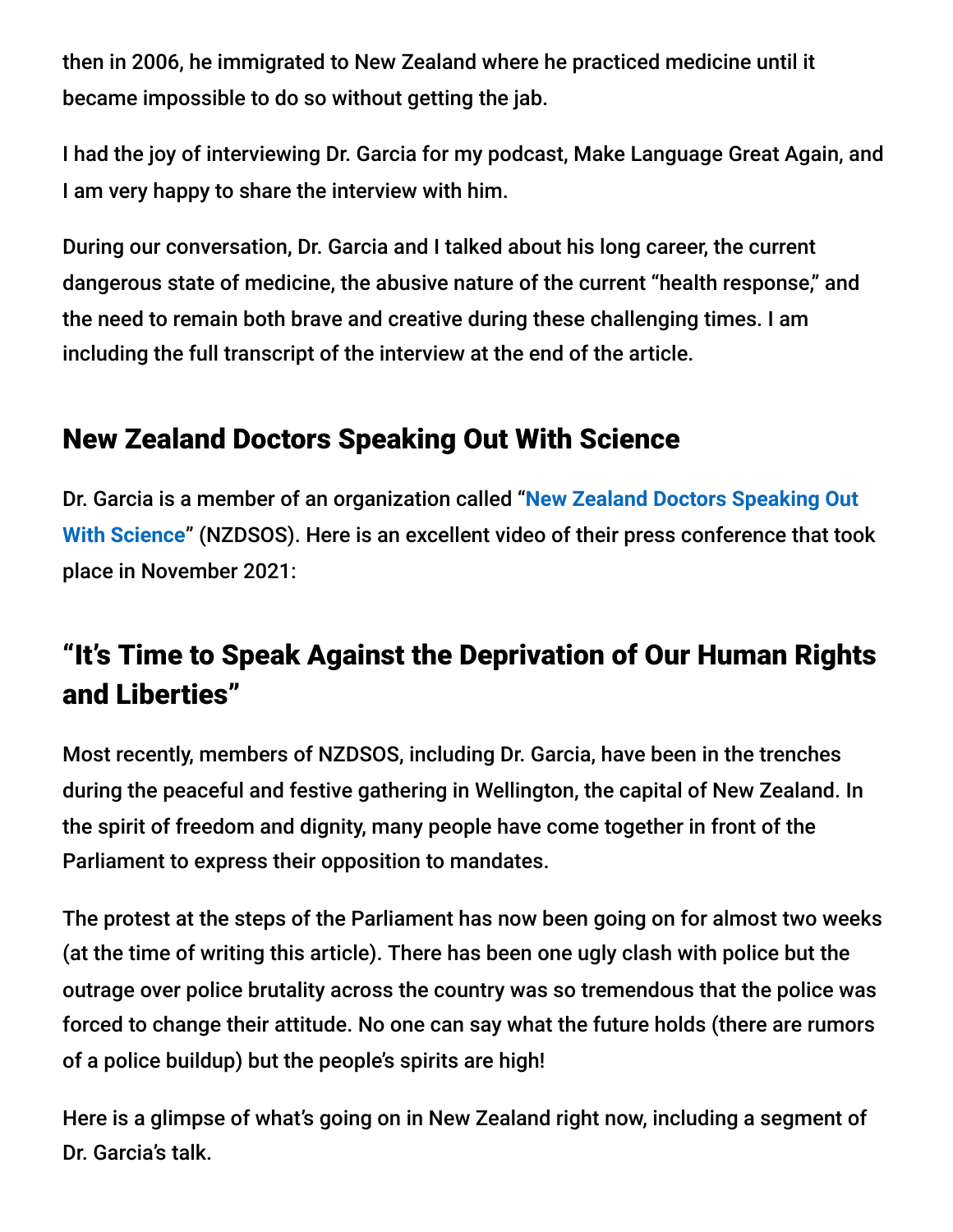## "Life and Liberty Over Fear, Control, Segregation and Slavery"

In December 2021, Dr. Garcia's delivered a passionate talk that was published on **[Transcend Media Service](https://www.transcend.org/tms/2021/12/a-covid-letter-from-aotearoa/)**. I am sharing his entire talk as it is both eloquent and poignant.

*It has been approximately two years since the virus that changed our world so suddenly and completely made its appearance in a far-away place in China. We were told that it jumped from a bat — cooked or uncooked, I couldn't say — and we were soon thereafter shown pictures of soldiers hosing down the streets of Wuhan with disinfectant chemicals, and locking people up in their apartments.*

*We have been made to believe that this pathogen was so deadly that billions of people needed to be locked away for long periods of time around the world, prevented from travel, pleasure and association.*

*We were and have been daily assailed by numbers — the numbers of those 'testing positive' for COVID, the number of those dying from — or with? — COVID, day after day, over and over and over. Numbers, numbers, numbers, however dubious, numbers that kept marching on thanks to the mouthpieces of our 'trusted' Media.*

*Medical emergencies were declared worldwide but, strangely enough, these medical emergencies did NOT instigate a magnificent and powerful joining of forces to find a cure for this terrible infection, they did not result in concerted attempts to treat those who had fallen ill in order to prevent hospitalisation and death — no.*

*In fact, governments around the world, including ours here in New Zealand, have actively worked against attempts by physicians to do what they were trained to do and what they swore oaths to do.*

*Instead, world governments flexed their muscles to create unparalleled fear, to restrict, curtail and impinge upon human liberties and autonomy, to prevent us*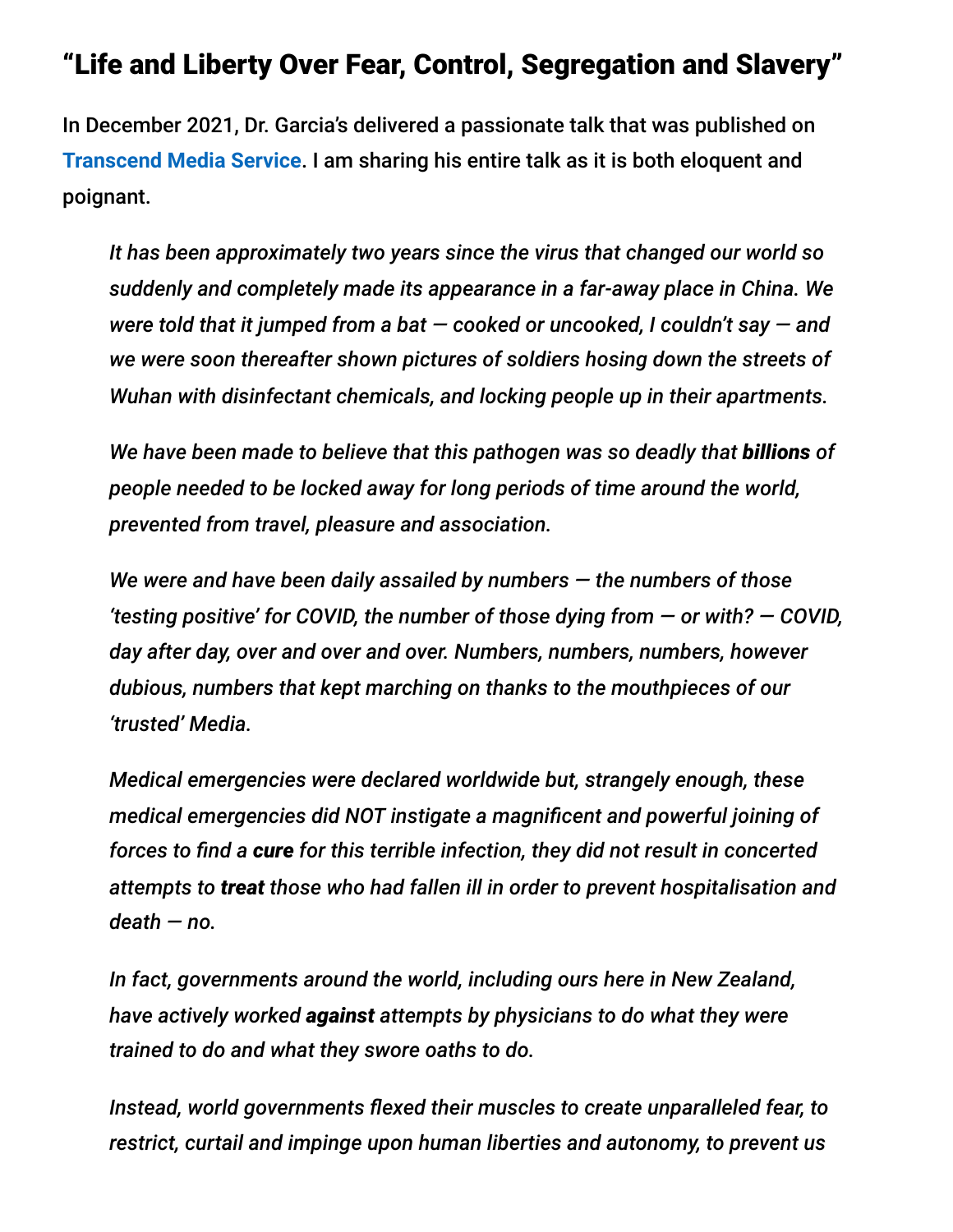*from associating freely with each other, and to convince us that the ONLY WAY to return to a normal which would never again be normal was to accept inoculations which they call vaccines but which neither prevent transmission nor infection of the virus they are supposed to be protecting us against.*

*At the same time the specific ingredients of these so-called vaccines are shrouded in secrecy, as are the business agreements made between the jabmakers and the governments who roll the jabs out and push relentlessly for nearly EVERYBODY to be jabbed, regardless of risk or age.*

*Here in New Zealand, as in many other places around the world, the jab is now being urged for our youth, those least likely to be adversely affected by COVID, despite the fact that NO long-term studies of safety and efficacy have been conducted — they can't have been conducted because such studies take time, the time of many years.*

*Furthermore, as a result of our government's recent dictate to mandate the jab for 'frontline workers', teachers, midwives, nurses and doctors and many other health practitioners who, despite their commitment, dedication, experience and expertise in their roles, have lost their valuable jobs.*

*In essence they made us an offer we couldn't refuse, but guess what: many of us have refused, notwithstanding the consequences of losing our livelihoods, our careers, our incomes and the pleasures we had in serving the public. And many many others were simply coerced under duress to do something they knew in their hearts and souls they never wanted to do, under pain of economic devastation.*

*And what do we have now in our beloved Aotearoa? A never ending atmosphere of fear, the never ending threat that the liberties not yet impinged upon by our government can at any moment be extirpated. We are told to wear masks, we are told to keep our distance from each other, we are made to feel that we human beings are dangerous to one another.*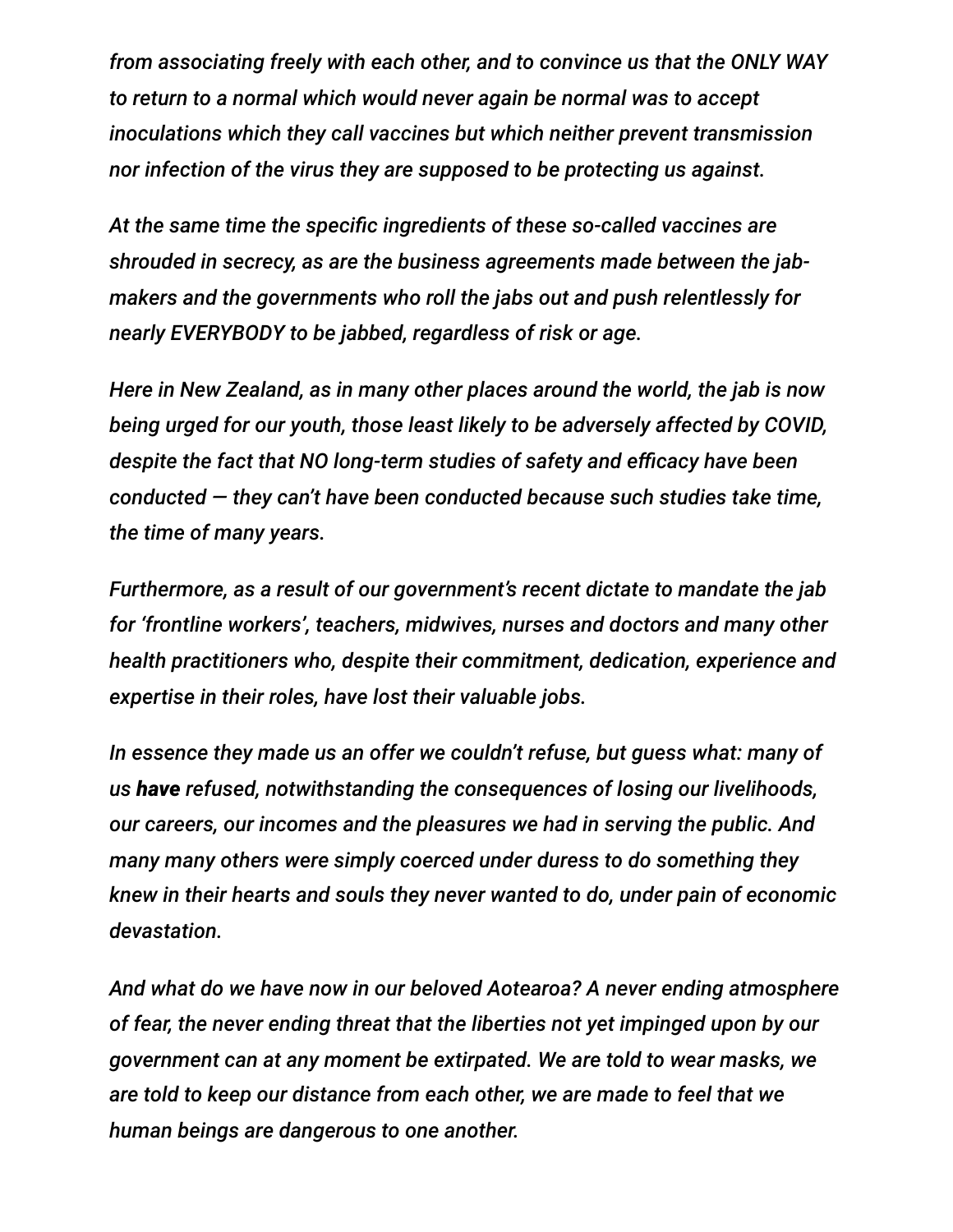*We are now, sorrowfully enough, told that those who have exercised their right NOT to take into their sacred bodies a biological agent they have grave doubts about are somehow 'unclean' and should be discriminated against, should be segregated, and according to some of those in government, should actually be punished for daring to believe that they have a right to refuse a medical intervention — a right that has been specified in the Nuremberg Code and in the New Zealand Bill of Rights.*

*The unjabbed cannot now go to a movie or a play or a hairdresser or a rugby match or a restaurant or a cafe — all ostensibly in the service of 'health'.*

*When has a healthy person ever been considered a danger before? What do those who are already jabbed have to fear from those who are not? Does any of this make any rational sense?*

*I ask you, is this the society we all wish to live in, is this the kind of life we wish to have for ourselves — a life controlled by governmental authority that has had the moronic audacity to declare itself a 'single source of truth', a life that will be governed by fear, anxiety, loss of liberty, freedom and essential human pleasure, a life where any debate about any aspects of health is ruthlessly suppressed?*

*Doctors who have questioned the rationale of COVID policies, who have questioned the wisdom of locking people down, who have questioned the safety of the inoculations, who have dared to promote natural immunity, who have begged for early treatments which are available and effective, who have suffered to learn of and have called attention to the many adverse effects and deaths reported in those who have been inoculated — these doctors are under 'investigation' by their Councils and have had licences suspended.*

*I am one such doctor. Thankfully I have taken steps to dissociate myself completely from the medical establishment, after having served for nearly sixteen years in the public health sector as a psychiatrist here in New Zealand and in the fifteen years before I emigrated to Aotearoa, as a psychiatrist and psychoanalyst in the United States of America.*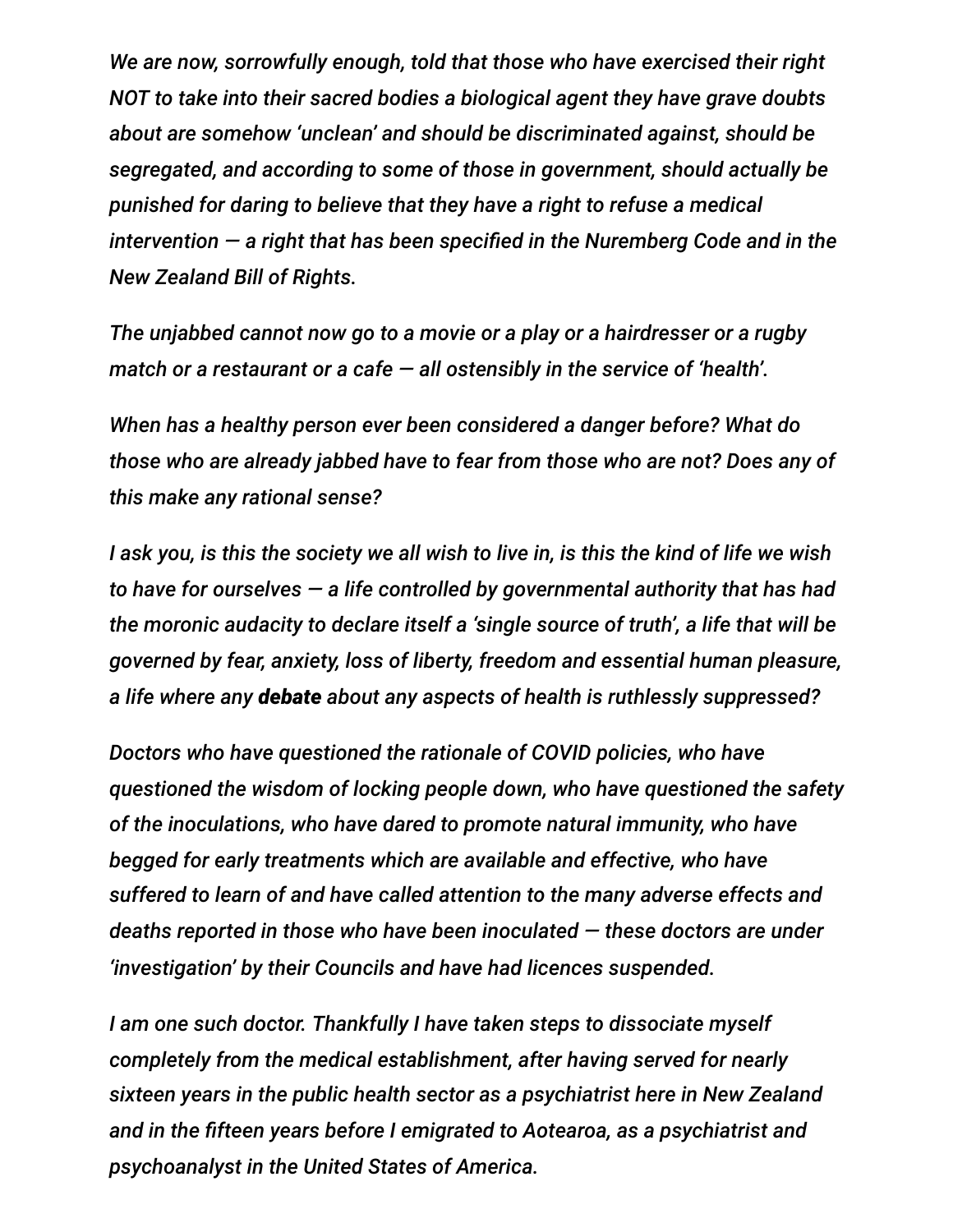*However, despite all of the gathered and vicious opposition, there are many people who have worked heroically to encourage prevention, to establish early treatment protocols, to analyse the consequences of coercive measures, and to look with real science at the virus and the hastily developed 'vaccines'.*

*There are many people who celebrate their humanity by refusing to be duped by the dance of absurdities — mask at the counter, mask off at the table, mask outdoors while riding a bike, one meter, two meters, one and a half meters, mask under the nose is okay, a healthy person is really sick or potentially sick, vaccines really don't have to prevent you from getting the bug, natural immunity won't work — and on and on and on.*

*It's really ALL in the absurdities, isn't it, because once they can get us to believe their patent absurdities, they can get us to do anything — like participating in apartheid under the guise of 'health and safety'.*

*In the true spirit of science and human morality we should be asking questions, questions about everything. And the question above all we must ask ourselves is whether we value life and liberty over fear, control, segregation and slavery.*

And finally, here is the full transcript of my interview with the brave Dr. Garcia.

# Full Transcript of My Interview With Dr. Garcia on "Make Language Great Again"

#### Tessa Lena:

Hello, and welcome to "Make Language Great Again." Today it is my great honor and joy to talk to Dr. Emanuel Garcia, who is an amazing human being and my hero, because we need brave doctors like that. So, Emanuel Garcia is a psychiatrist, he got his medical degree from University of Pennsylvania School of Medicine in 1986, and he has been practicing in New Zealand. Thank you for doing this conversation. So if you want to say a few words about yourself …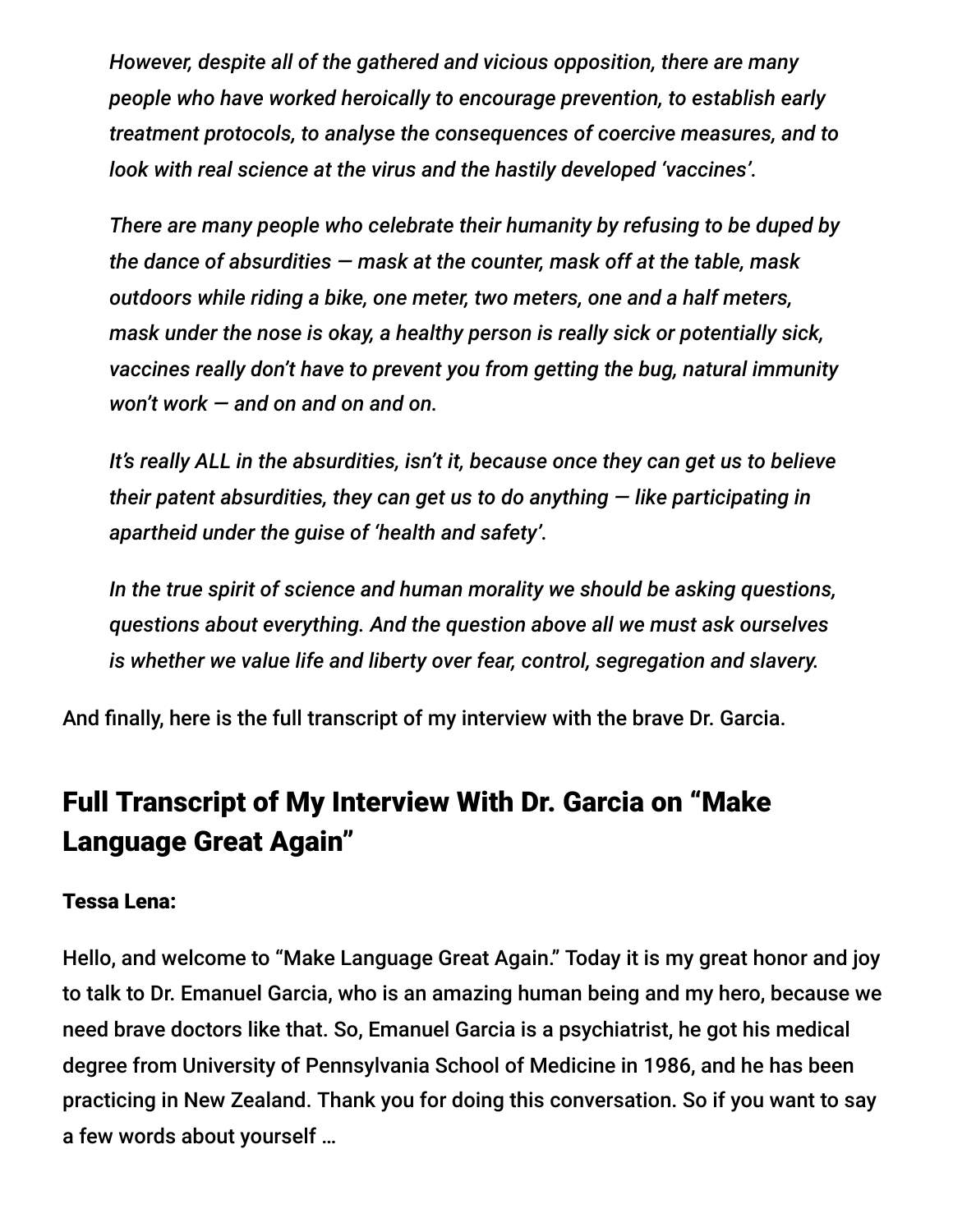#### Dr. Garcia:

Yeah, well, thank you very much. I really have been following your writings, and I really enjoy them. I think they're really actually superb. And I want to congratulate you on what you are doing. And you're … the articulation that you have the ability to really express things in a very, I think, very powerful and very, very compelling and solid way, is quite wonderful. So keep that up. It's really great. You go I'm sure you have a lot of admirers now, with your writings.

#### Tessa Lena:

Well, thank you.

#### Dr. Garcia:

Yeah, so about me … I graduated from Penn in 1986. And then I became a psychiatrist and trained in Philadelphia, and also became a psychoanalyst. And I practiced there as a psychiatrist, psychoanalyst, and psychotherapist from 1990 until 2006, when I immigrated to New Zealand, or I became basically a public health psychiatrist.

So I was doing very different work in the States, mainly I was doing, you know, psychoanalysis, psychotherapy. They were … that was my primary practice, basically: intensive psychotherapy … you know, psychoanalysis is a very engaging, long, engaging procedure, and what not.

And … and a little bit of … a little bit of public health, just towards the end of that stay. But what I also did during that time, for just over eight years, I was a consultant to a Conservatory of Music, the Curtis Institute of Music, which is like, if you know about Juilliard, it's a Philadelphia, sort of Juilliard. It's a bit smaller than Juilliard, very well known. Tremendous number of world class musicians have emerged from that school and have taught there, etc. It's a great, great place.

And I was a psychiatric consultant for about eight years. And as a result, I got to really enjoy my work with highly accomplished creative people, and also to do things like start health education programs, and help with performance enhancement and what not.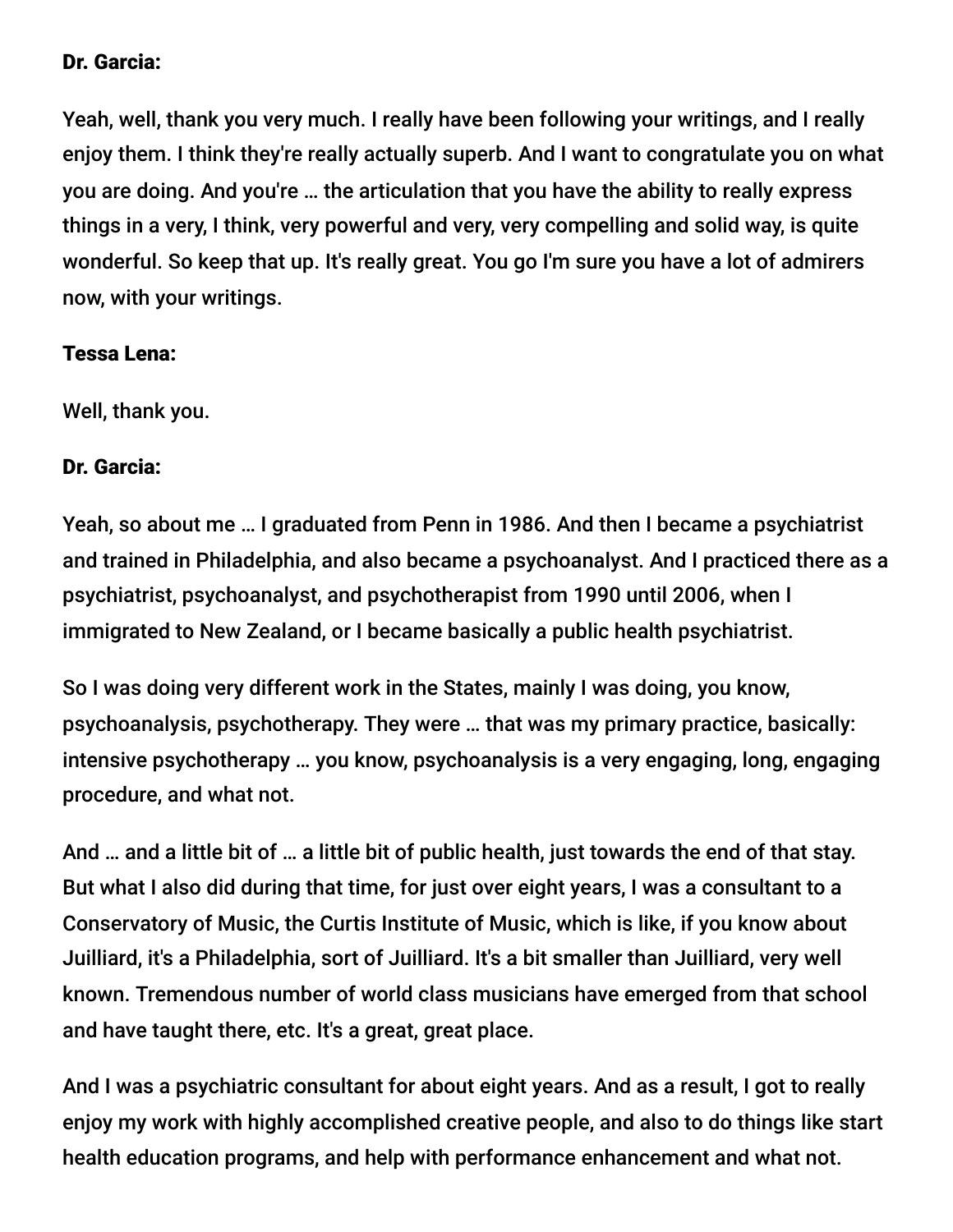So I've been in I had a great interest in music and some of my writings have dealt with the psychology of certain musicians like Rachmaninoff and Skryabin, and Bruno Vaulter at Gustav Mahler. For example, Gustav Mahler, who met with Freud for a very famous conversation in Leiden.

And I wrote some papers about these people. And as again, as an offshoot I … I developed a sort of a technique of very, super slow super self-practicing … to help with string players and to help their technical abilities. So that's sort of a nutshell of some of my interests and whatnot.

#### Tessa Lena:

That is quite amazing. And then 2020 happened?

## Dr. Garcia:

Well, I'm doing … I'm here in New Zealand, practicing basic, very public health psychiatry, you know, which is general psychiatry, in a public health system. And, and it's, it's hard work, it's very hard work, you have a lot of patients, the patients are in great duress.

The health system here, you know, like every health system, with mental health is struggling, struggling to fill gaps with nurses and other allied health practitioners and psychiatrists. But it was it's very, very hard work. But I enjoyed the work, I think it was able to help a lot of people.

2020 happened, and it happened all across the world. And I would say that immediately, I began to detect … something was rotten in the state of Denmark. Nothing seemed to add up from the very, very beginning … from those images of the Chinese soldiers hosing the streets down in Wuhan with chlorine or whatever they were using, barricading people in their apartments, the story of the bat …

And then the issue about cases being confounded with people testing positive for something that, still as far as I know, is really not really been isolated the way they … the way they get the sequences of these called viruses is … it's a very complex process. And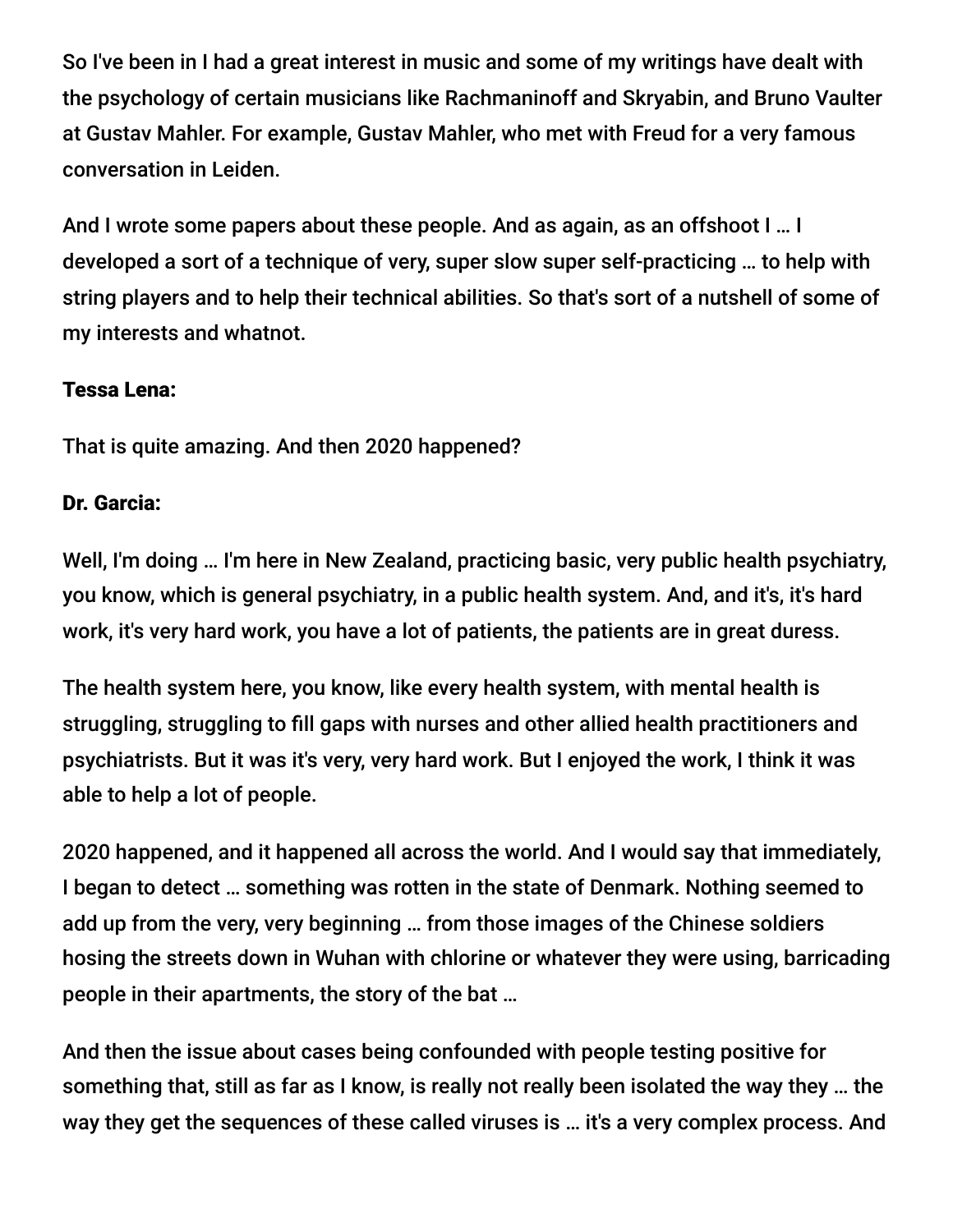I don't know enough because I am not a virologist or an immunologist, to know all the details … but other people have looked into it.

As far as I know, the the … the virus or whatever, the virus that it's going around, it's not been purely isolated and what not. But let's leave that aside.

2020 came and, as you know, the world the reaction of the world was really, it was almost in unison, like the conductor just said, "Okay, let's go down to pianissimo," and everything shut down. And it was absolutely amazing how, basically the entire world worked in concert, to, from their perspective, contain this deadliest pathogen in human history.

From perspective of … from my perspective, I think the policies were strange, they were contradictory. They were certainly incurred. They were incursions into the liberties of individuals. I think there's no question about that.

The first time in history. When do you ... when do you quarantine or lock down  $-$  and "lockdown" is a prison phrase, remember  $-$  the only time I've ever heard "lockdown" is a prison, basically, okay? When you lock down healthy people, and … and you look around other parts of the world, lockdowns were going on for a very, very, very long time … masks were imposed.

And there's a whole issue about mask wearing and the efficacy of masks and … I, you know, I would encourage all of your listeners to look up and find data about whether masks actually prevent the transmission or infection of respiratory coronaviruses … social circle … social distancing … it's interesting … it's not social at all! It's anti-social to distance people.

So "social distancing" came into play, restrictions came into play. And again, I would encourage your listeners to look up what is the science behind the two-meter rule, the two yard-rule, the one-yard rule, and a half-yard rule.

It's a panoply of absurdities in a way, and my … my initial … my initial feelings as a thinking person would be, well, you know, you want to get a bid on whatever's out there …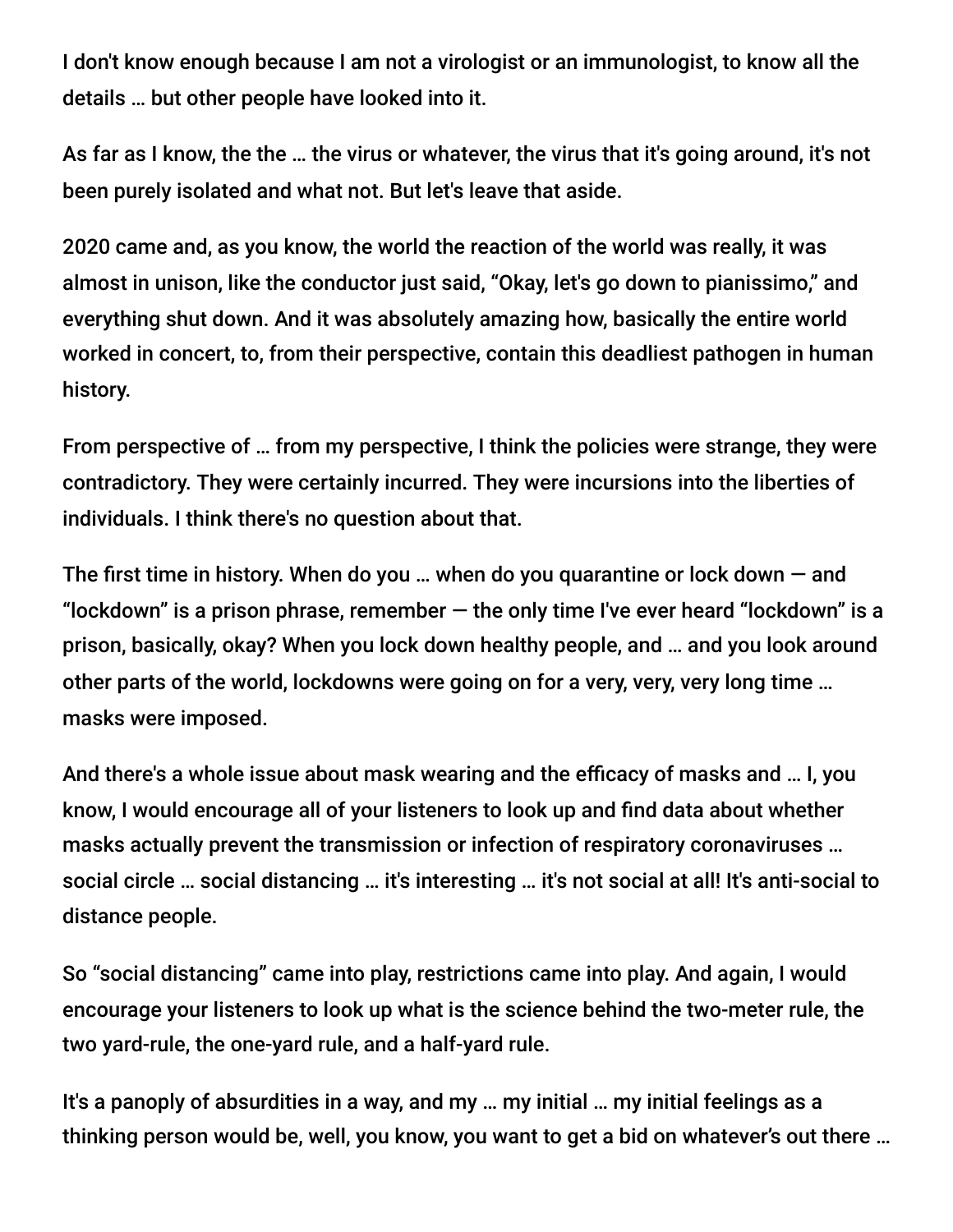you want to … you want to do things safely, etc., etc. … Perhaps shut … in New Zealand, they shut off the borders, which is why there were so few cases initially.

But after that, the goal here, the stated goal here was they were going to eliminate the Coronavirus altogether, that was their goal. I knew from the from the beginning that was a quixotic goal, we would not be able to eliminate a Corona respiratory virus, have to 1/3 of the common cold is a Corona respiratory virus, it's going to travel around.

So what you should do, I think, my thought was, as a common sense approach, that … protect those who are vulnerable, like those with medical conditions or older, just like, they might be hit by the flu, you want to protect them from things, help them in whatever way you can, and basically aim for a natural immunity to develop.

And that has not been the approach they've taken here. They've taken a very interesting and … I think, quite draconian and dictatorial or totalitarian approach. So we find ourselves here under a now a traffic light system, which imposes a lot of restrictions and most alarmingly, I think  $-$  and this will tie into other things that are going on around the world  $-$  they've created a jab apartheid system!

So that right now where I live, the unvaccinated are not allowed to go to cinemas, cafes, restaurants, sporting events, barbers, hair stylists. It's, it's, it's unbelievable.

Okay, because the idea is that those who are not jabbed, and that is the … those who have decided not to take an agent that … for which there are no long term data, whose ingredients still remain shrouded in a great deal of mystery … and I think you've seen recently that now Pfizer's  $-$  or FDA's  $-$  petition not to release the Pfizer documentation, and then the Pfizer thing here until, like, for 75 years.

#### Tessa Lena:

Yep, that's the latest.

## Dr. Garcia: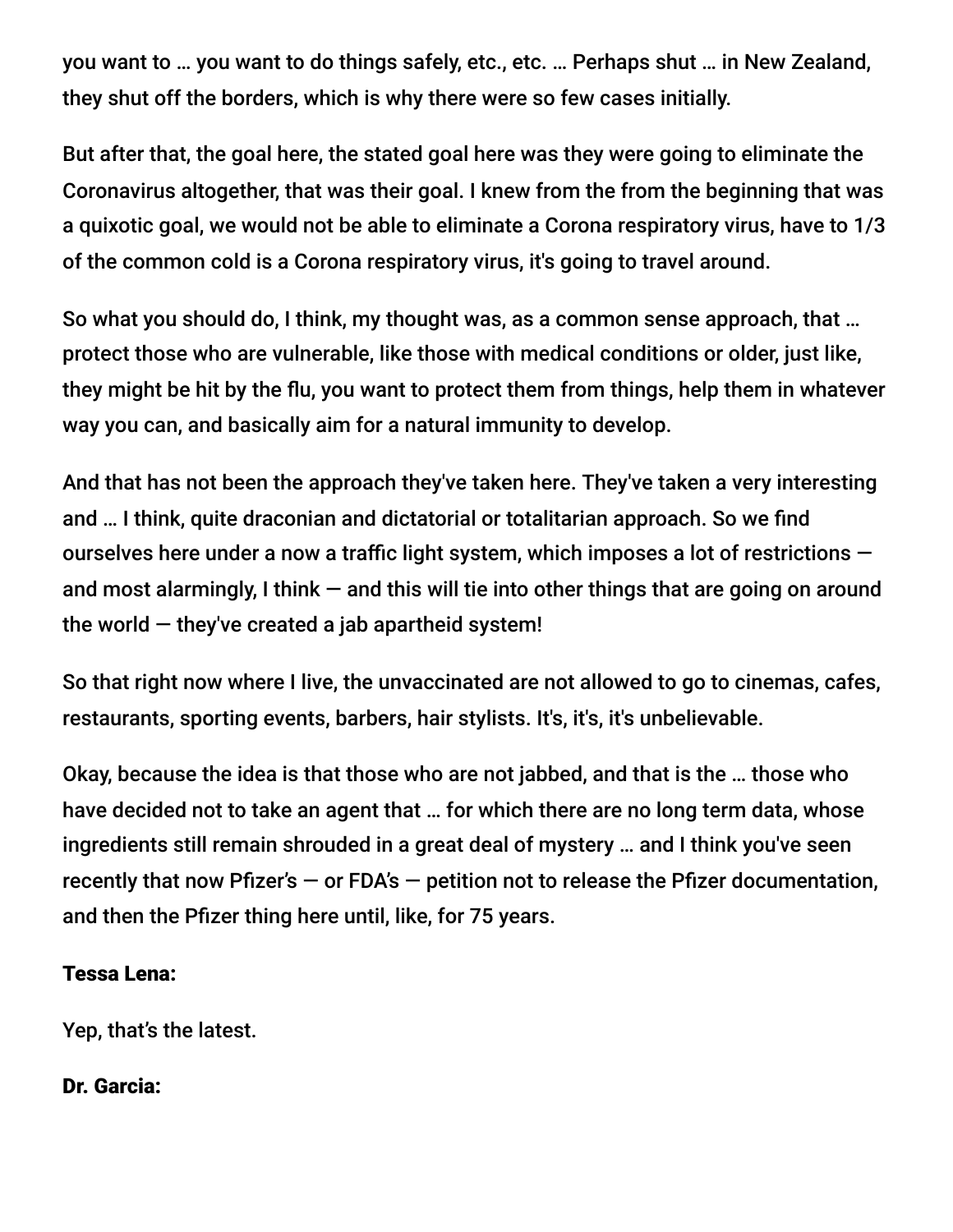And so … so my question has always been, we should … we should have informed consent, we should know what's in this thing, what it's supposed to do, what it's not supposed to do. People … many people think, oh, it's just like the measles vaccine you get, you don't get the measles again, everything's great. Well, that's not really true.

We know about the mRNA … mRNA technology … we know that neither it prevents transmission nor infection.

We know about the … spike proteins that are manufactured … we know that they go everywhere in the body, I think at this point … and I believe that people have a right to bodily autonomy! I think this is in the Nuremberg Code. It's in New Zealand Bill of Rights. It's in every human rights document around the world.

And yet, we see governments around the world, Austria, unbelievably so, in Germany, where they had troubles in the 30s, that were very similar to … discriminating against people and segregating them … and now even here, telling us that we're really, we're really the unclean, we're dangerous!

And I'll give you an example. I do some theater work, directing and acting and what not. And my local community theater group has informed me that if … if an unvaccinated … and I am unvaccinated … I don't even like this term, an unjabbed person is not allowed to participate in rehearsals, productions, cannot even go to one of the presentations, one of the productions.

And … and I asked, why … how … I asked the question, by the way, how is a healthy person a danger? Tell me how a healthy person poses a danger to someone else? And no one can answer that question. They keep telling me, oh, it's just about safety, safety. What's unsafe about a healthy person, and especially about healthy persons in among the jabbed who are ostensibly protected? What do they have to fear? What are they worried about?

The pressure to get a jab is intense here, they're trying to jab kids, young kids. I know two teenagers, for example, who, wisely, in my opinion, don't want anything to do with this thing. And they are in the lowest risk group imaginable. Right? They don't even get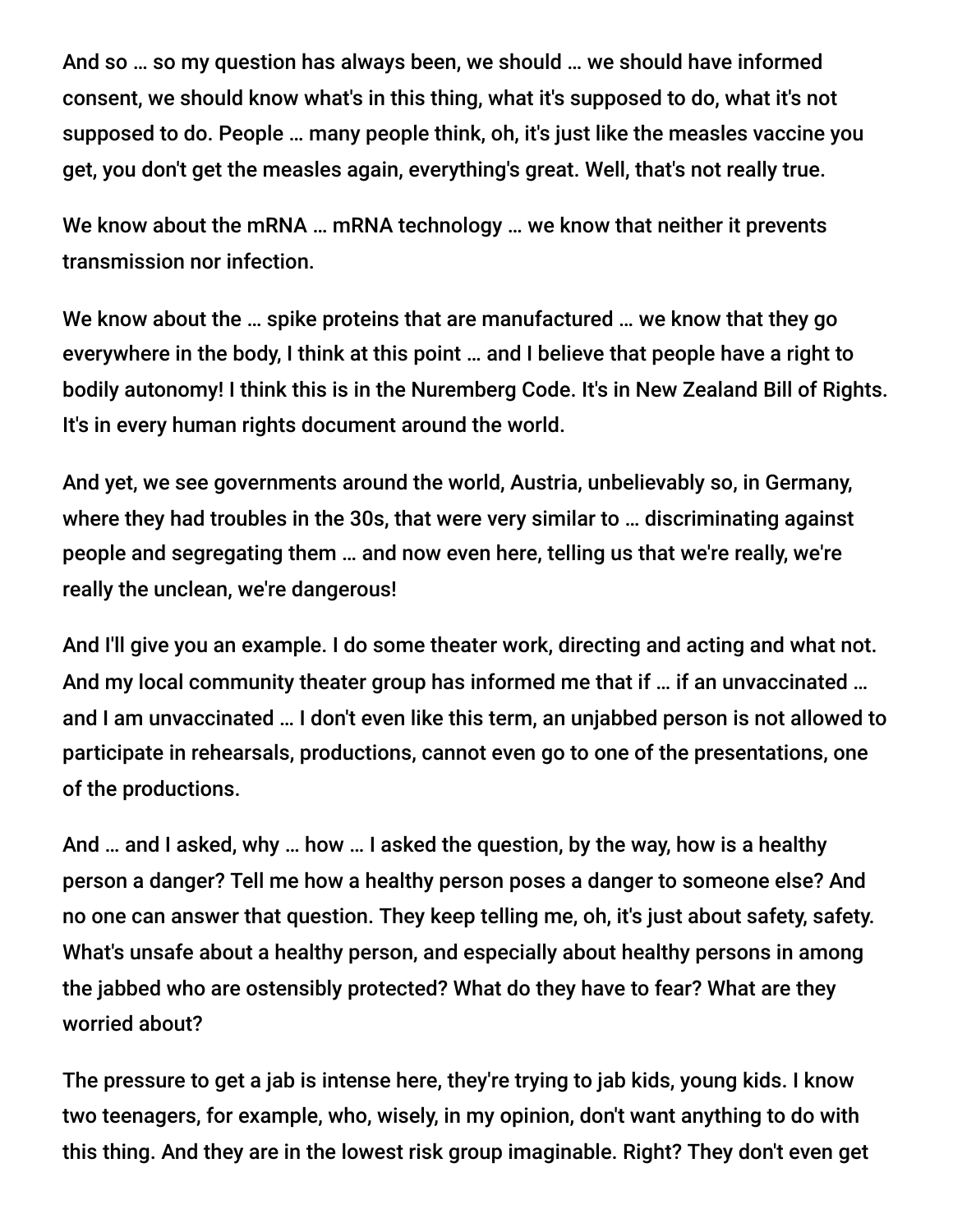sick if they get the bug. And they are now barred from sporting competitions for which they've trained for many years. And they're barred from socializing with their peers.

I mean, this is … what kind of society are we creating when we do this? This is atrocious. This is … I think it's evil. Honestly, I think it's absolutely evil.

And on top of all of that, those doctors like myself, who have tried to establish a dialogue and who have raised questions about these things, and who wanted to debate these things, really, you know, all these issues with … with science … and science is not by the way … science, there's never one science, there's no "the science" … science is a fluid enterprise, it's always about knowing, adding, changing, revising, debating, etc.

Virtually any doctor was spoken out now is has been basically attacked by the Medical Council. I've had my license suspended. I've lost my position, because I … in part, because I did not … was not going to go along with the mandate that all healthcare practitioners get jabbed. I couldn't abide that. And I took that opportunity to resign my position and retire from my work after 16, almost 16 years, with a very high caseload, by the way.

And furthermore, because I was accused in having discussions like I'm having with, you know, discussions about the jab, about health policy, about natural immunity … that's a bad word nowadays! Do you know that "natural immunity" … you can't say "natural immunity," that's considered misinformation. So you know, it's absolutely insane!

So anyway … so I've had my license suspended by the Medical Council. I've said, I've severed my ties with them via common law as of very recently anyway, and whatever they're going to do, they're going to do, but I want to get out of it.

And I'm actually glad I'm out of that corrupt sick organization and … and the medical establishment generally, because I am really, I'm very disappointed at my colleagues … at my colleagues, doctors around the country, around the world, many doctors who know better, have sat back and said nothing.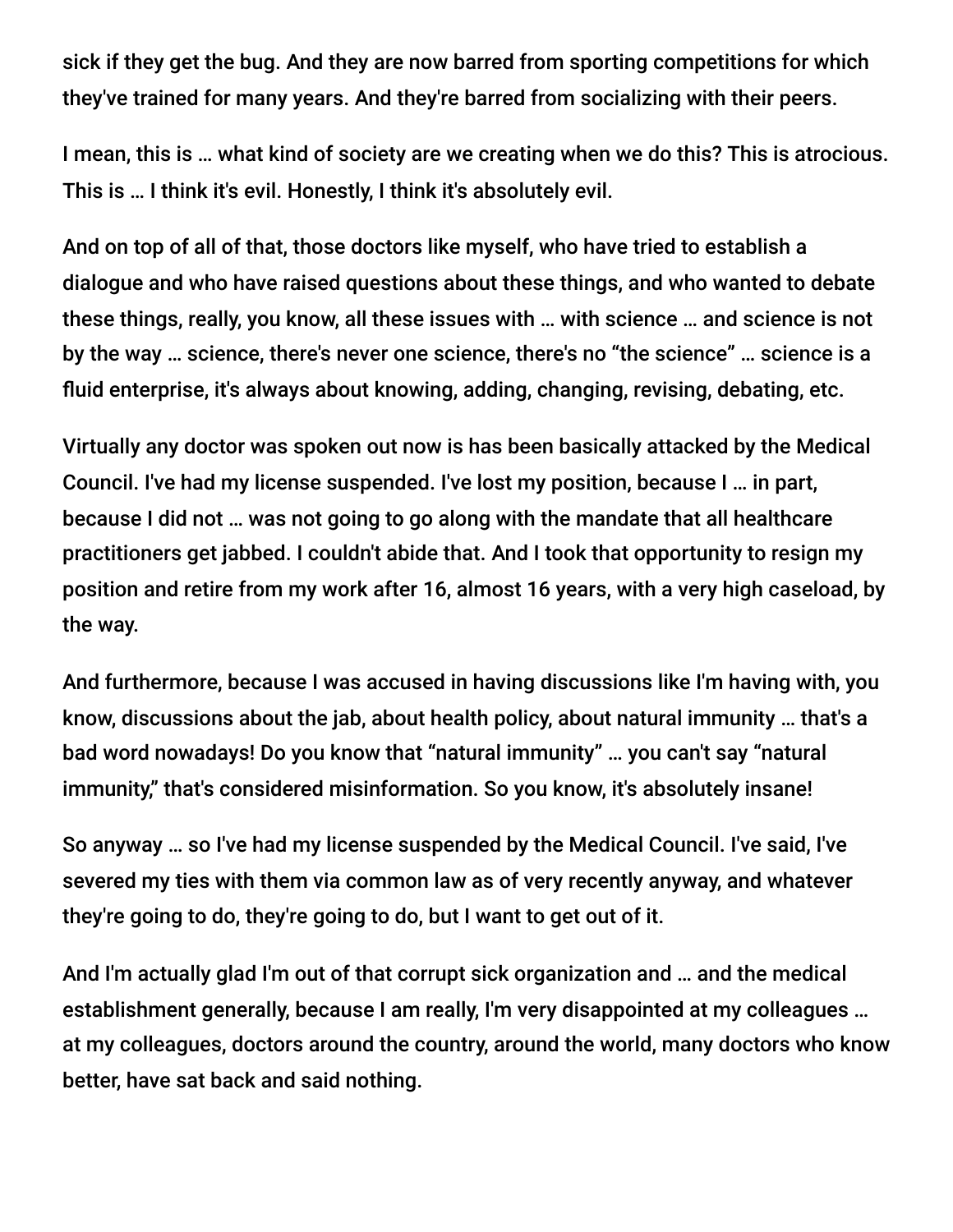And they've watched this tremendous cavalcade of adverse of adverse events and deaths that occur all around the world connected with these jabs, and they're silent, or they're complicit. So, that's basically where I am right now. I'm unemployed. I've got no medical license under the Medical Council. And … and I'm living in society where there is a jab apartheid system at the moment.

#### Tessa Lena:

Well, I thank you for your courage. I think when this dark nonsense finally passes, now, people like you will be remembered as heroes, and then people who complied will be actually embarrassed. I don't wish punishment on anybody, but I think embarrassment will come. As I've observed it on the when the Soviet Union fell apart. That's what's happened. The people who were compliant and were on top of the hill, all of a sudden they were embarrassed. And …

#### Dr. Garcia:

Yeah, so I, you know, it's interesting, I visited Soviet Union … several … I went to St. Petersburg about six or seven years ago, to give a talk on Skryabin. And I've always had a love for Russia and Russian literature. I grew up with Russian literature. The great Tolstoy, Dostoyevsky, Solzhenitsyn, for example. And I knew Ignat, Alexander's son [who] was a conductor and a pianist.

And he went to Curtis, by the way … in any case, so I know, through my readings and through contact with people from Russia, whom I've worked with at Curtis, for example, and other places, a bit about how the system operated, and how the system worked.

And I have the impression that Pravda was universally understood, not to be truth, by everyone who read it, despite its title.

So we're at a point now where our government, our prime minister said that they were the single source of truth about COVID. And I find that to be an astonishing statement, the single source of truth. I can't think of anything being a single source of truth about anything, actually. But when you're up against a mentality like that, then you realize there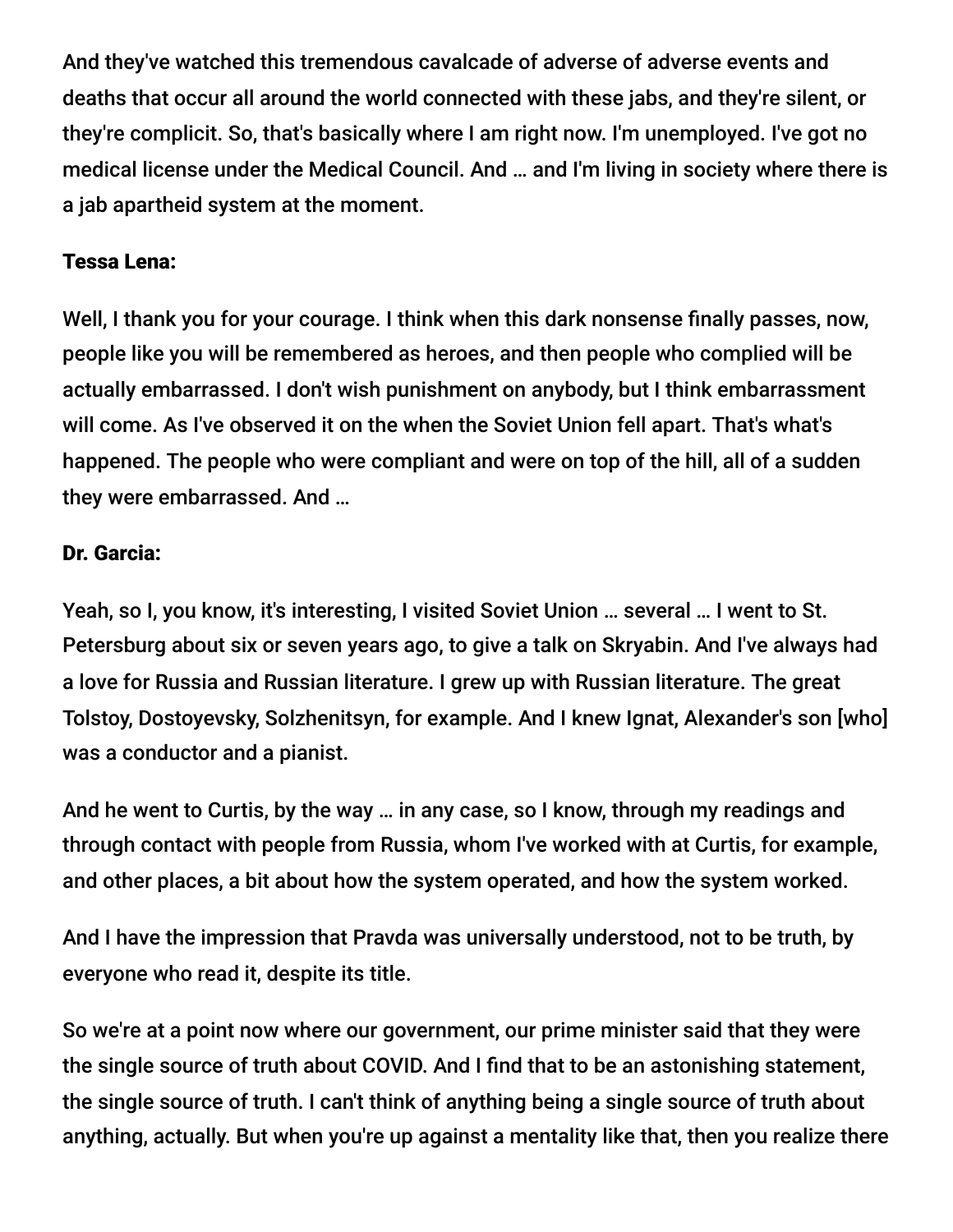are other agendas at work. And they're complicated, but I guess I'll leave it at there. It's really astonishing.

## Tessa Lena:

That is astonishing. And by the way, well, by the time my generation was around, everybody knew that Pravda was nonsense. But people had to pretend in their public position positions to say all those phrases about the victory of communism and blah, blah, blah. But I think that for the generation of my grandparents, for example, they genuinely accepted it. It was sacred to them, that was their meaning. And so it took three generations essentially to figure it out.

## Dr. Garcia:

Yeah.

## Tessa Lena:

So, sooner or later, this will pass too. But I wonder what your thoughts are on what you think in the heads of the other doctors is, what … do they realize that they're being semi raped? And they are also kind of betraying their profession, or do they … Are they subscribed to the mainstream narrative sincerely? Do they see adverse effects? Like, how does it work on average? I'm sure everybody's different but …

## Dr. Garcia:

It's hard to say see … We … I'm part of this group called New Zealand Doctors Speaking out for Science. We have a website, nzdsos.com, and we've been trying to get other material out there for people to be informed. And I think we have a membership of about 120 or 130, which is pretty, pretty amazing, started out very small.

I think virtually all of us now are under investigation of some kind are under attack are going to be under attack by the Medical Council for daring to offer a questioning, different, different way of viewing things. Anyway, how can I tell you?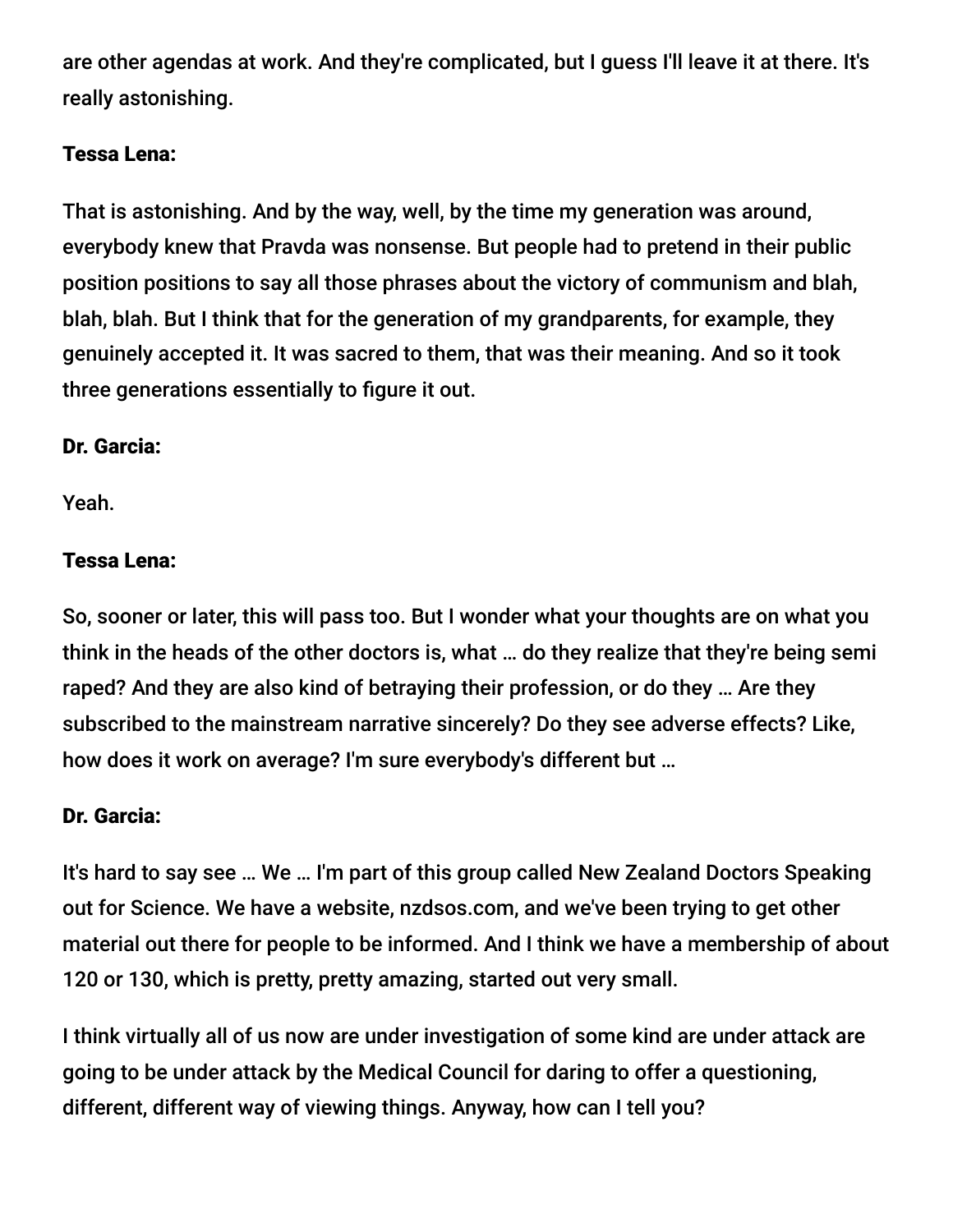I actually think the truth about this thing is pretty self-evident. But I don't want to come up as … speak as an Oracle. And I tell people, you better look at the stuff yourself, but look at look at everything and look at the reality. And look, for example, and you have fully vaccinated countries that are getting this COVID. How do you explain that? How good are your jabs? How long do you think you're going to get away with … with getting these jabs and what will they lead to?

Sorry, I'm running off a little bit. I don't know what the general run of general practitioners are thinking or what or what not … I think there are quite a number of people who are just afraid to speak out, they're completely afraid because they're going to get slammed.

And I think that I and others have been held up as examples. If you try to speak out or say anything against the single source of truth, we're gonna come after you. And so people need to make a living. And they do go about doing their business. So I don't know, I can't speak about all this vast sea of other doctors, except that in my interactions with them, very few knew anything about very basic things like early treatment options.

Early treatment is critical. If you really want to keep people healthy, that's one of the main things you do, right? You try to treat early, you try to do all those preventative things and … and all the treatment protocols that … Dr. McCullough and Pierre Kory and Zelenko, and the Frontline Doctors are doing great work because we do it if it's really a pandemic, you do it right?

I don't think these people know anything about that. In fact, they are also … they've said nothing, barely treatment here, they suppress the whole topic here. They've taken people to task for trying to prescribe some of the early treatment protocols. It's a terrible thing. And that leads me to believe this there is there has to be another agenda. This is not about health. This is about control. And it's devastating.

There … on the other hand, there are people who are trying to stand up and are speaking up and speaking out. And I know two other … I have two other psychiatric colleagues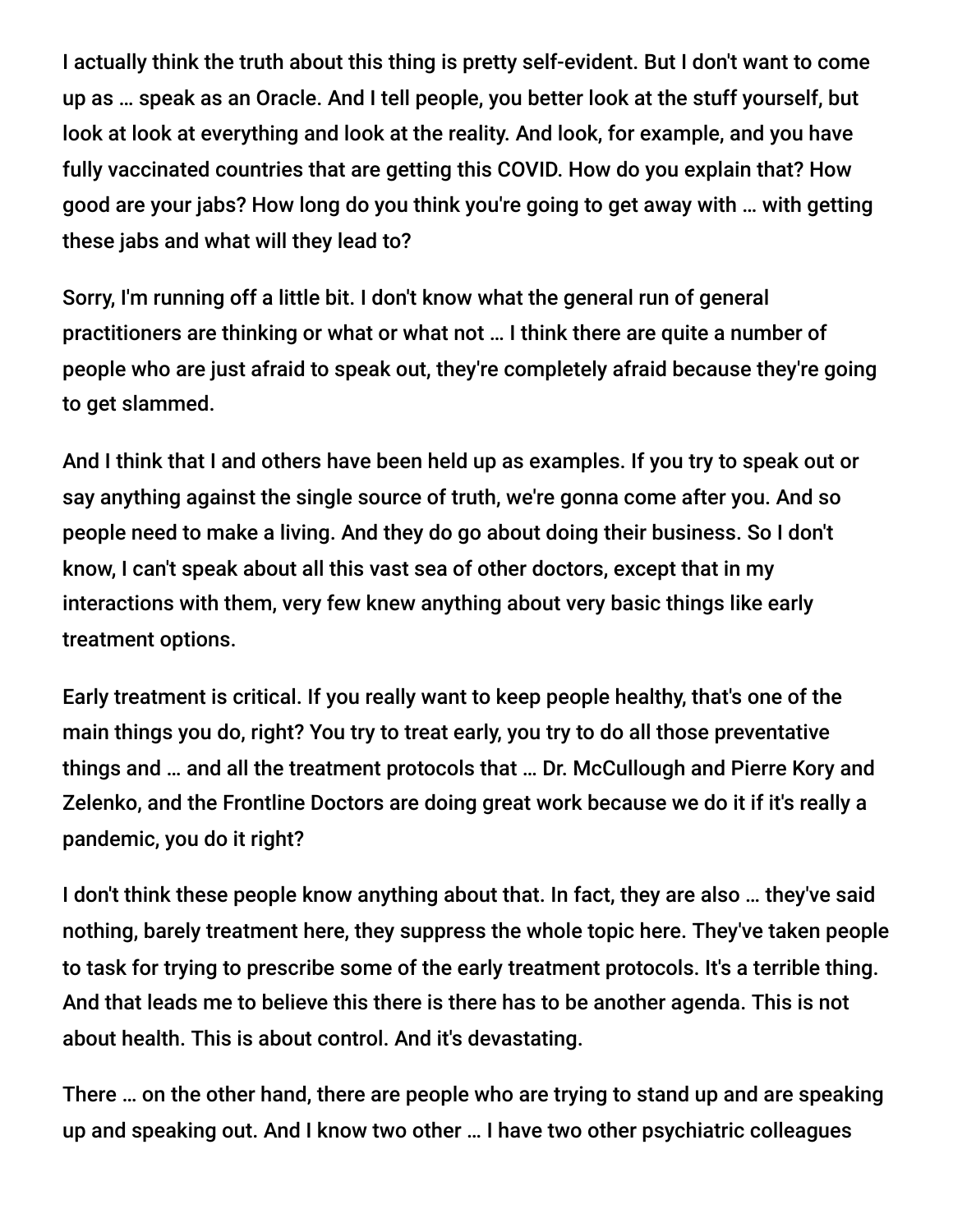who are fighting the mandate that they be jabbed to retain their jobs. So they're trying to initiate a legal action.

But I know quite a number of people who just lost their jobs: school teachers, expert people who taught for years, lost their jobs, okay? Because this mandate, that you have to be jabbed to be to continue teaching … midwives, nurses! And I know a lot of people … quite a few nurses and teachers and other people who have gotten the jab quite reluctantly, they did not want to get it, they got it under duress, under pressure, because they had no option.

They're raising kids on their own, or they've got mortgages, and they've got, they got to feed themselves, they had no option. So what kind of government would do that to people? And in the interest of what? I have to ask the question, how many people have actually been affected by COVID here in New Zealand? It's a miniscule number overall.

And yet, we had … there was one case in Auckland that tested positive with this faulty Polymerase Chain Reaction test, they locked the whole damn place down. It's … it to me … it's complete insanity, and it's actually depraved and it's evil.

#### Tessa Lena:

I have to agree with your conclusion. Well, to me the fact that they were actively attacking early treatments … to me that was a litmus test because …

#### Dr. Garcia:

Exactly, yeah.

#### Tessa Lena:

If they are talking about health … Sorry go ahead.

#### Dr. Garcia:

Right. My awakening to this … I'm following this very closely. And my thing is, you know, I've read books like, I don't know if you know that book, Aerosmith, by Sinclair Lewis. It's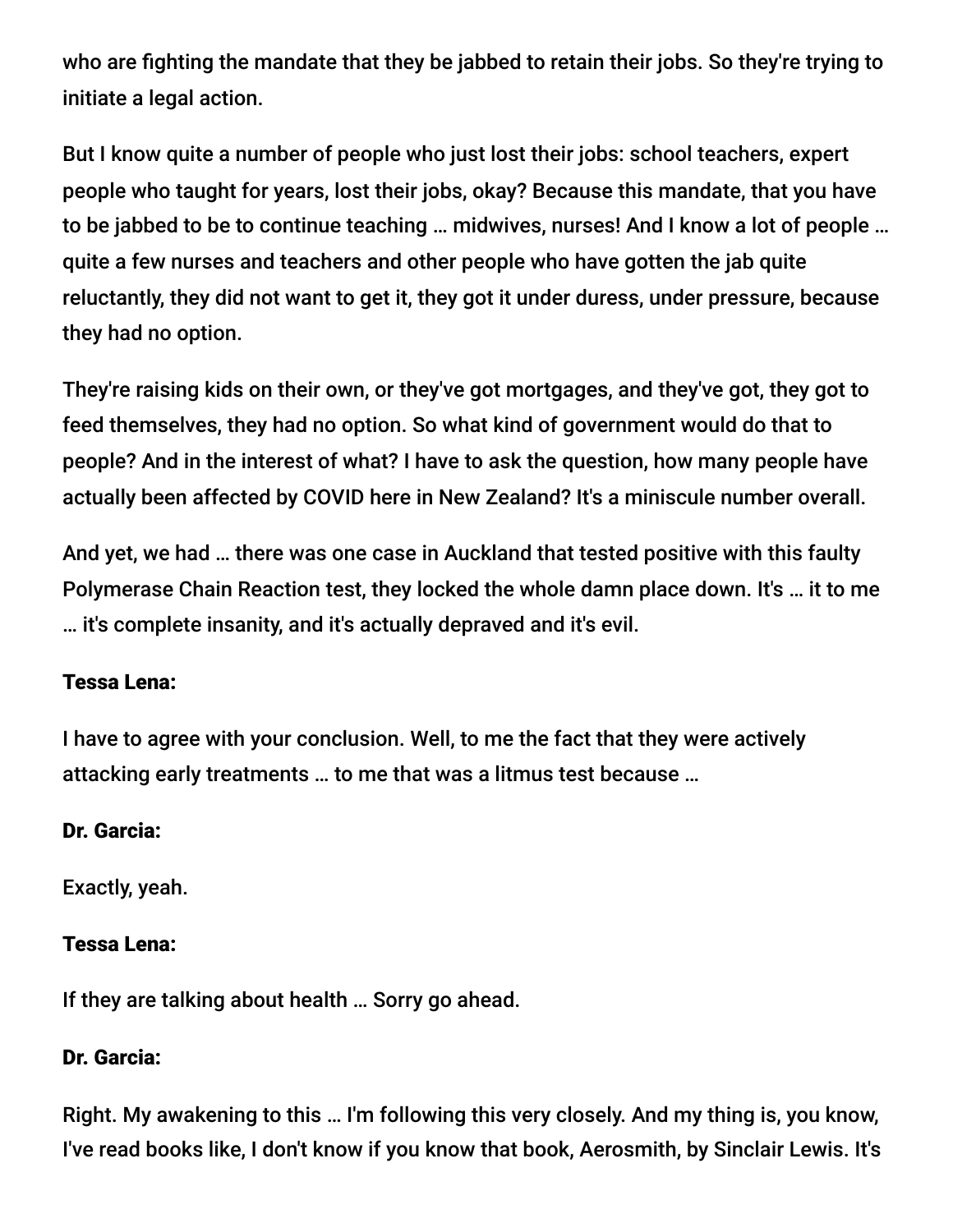about a doctor in Tibet, and actually about a pandemic and … and how a doctor approaches the pandemic, and … anyway, one of the great dreams of all doctors really, is to find a cure for something that's hurting people, right?

You know, so there's a bad thing out there, my gosh, you … you race, you find a treatment to help people … treat people.

And what I noticed with this was that there was virtually nothing about any kind of treatment, they were just letting people sit around, get really sick, to the point where they get … gotten the hospital, and then when they got to the hospital, it was too late to do anything, and you know what to do! It was a terrible thing.

And there has been so much good work by Zelenko, and, as I said, McCullough, and these other people, you know … to try treatments to help people which actually … there a number of very positive studies actually seemed to work, I think Zelenko treated 7700 patients or so, only two of them died. And then, early on … this doctor Dr. Chetty, in South Africa … treated 6000 people with his regimen, no one's died, no one was going to the hospital, a few people went to the hospital.

So there were a lot of data all around the world now about helping people and not just letting them sit … you get it … sit around and wait, and then you get sick. So I saw that the suppression of really treatment, the non-encouragement, the active work against early treatment. I think that's criminal, all right? I think … I find no excuse for that.

#### Tessa Lena:

I think that is criminal. And I think when this passes — and I have no doubt that sooner or later is going to pass, whether it's now, or several generations later, or a thousand years later — but it's going to pass, and then people will look back, and they will react the same way people are reacting today to the Nazi Germany, like, what … what was wrong with them?! How couldn't they see that?

And then, well, if it's soon enough, then probably some of the compliant people will try to get book deals to write about how they always knew that that was wrong, because that's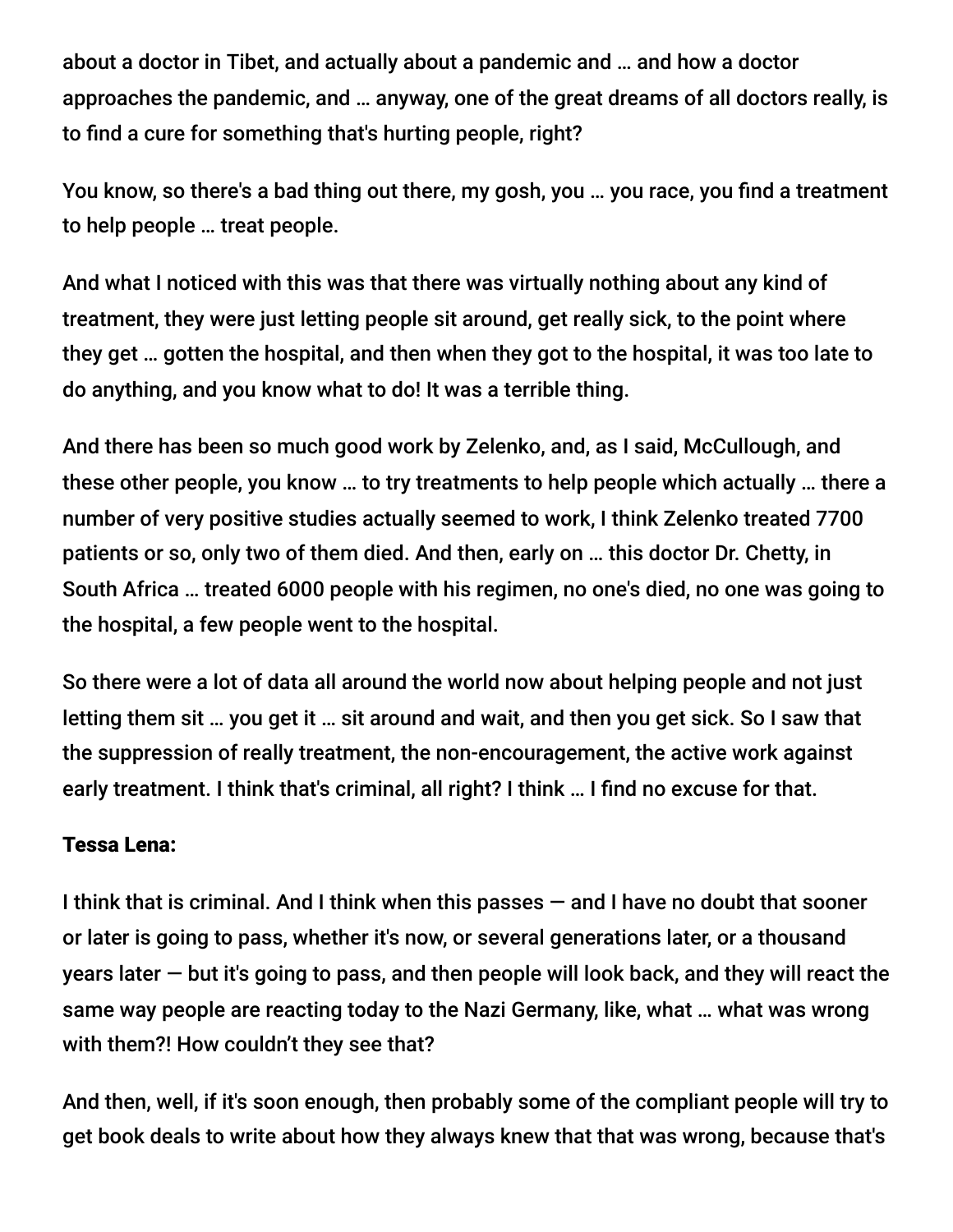how it usually goes.

But … but, like, to me that's such a classic story of trusting the betrayers. A person going to the hospital with full trust in American medicine … well, American medicine in my case because I'm in New York … and then essentially being murdered and treated like a nobody with no rights … being put on a ventilator or sedated.

And so to me, that's the ultimate thing where you see the face of the machine essentially, and you are on your own your own finally after trust trusting the creation of trusted.

#### Dr. Garcia:

Yeah, I tell you what … the … I'm so … I am so I … I've been in a way … I've been living in a bubble outside of what's happened to American medicine and medicine generally. You know in my training, I was very lucky, I went to great medical school, I went to a great hospital for my internships in my psychiatric training: Pennsylvania Hospital, the Institute of the Pennsylvania Hospital …

And the ethos there was it was patient-centered. It was always … the physician, the psychiatrist had autonomy, in conjunction with the patient. You did what you had to do, you tailor your treatments … Or the internists … I knew the internists … my internist back there, Paul Cohen, these are great, good, great doctors, you know, these were not corporate hirelings, who followed algorithms and who had no imagination.

And I'm astonished at what's happened in the 40, 35 years or so. It's been … medicine turned into a bunch of corporate hirelings who follow a cookbook, they call them best practice guidelines, or the algorithms that the institutions put out. That is, that is not medicine, really, that is a very ... it's a skeleton of what medicine should be.

People are highly complex, they're highly individual. There is no one size fits all for everybody. You've got to take good histories, you've got to know everything about someone before you prescribe treatments, and take different approaches.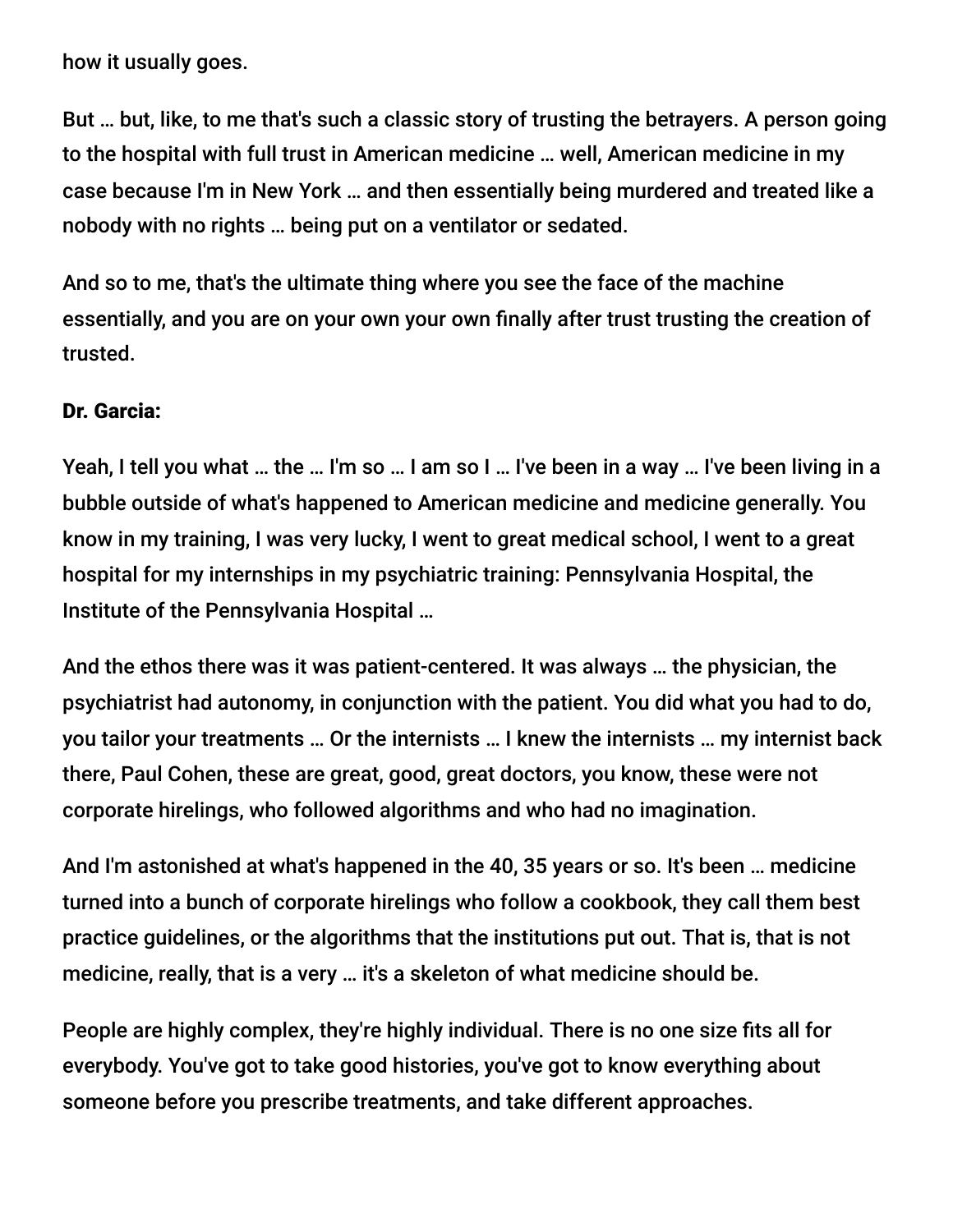And it looks as if that's all out the window because we have a single source of truth telling us just exactly what to do. Not only about any medicine event, but everything now it's … it's … you know, RFK book, I don't know if you read it yet.

## Tessa Lena:

Oh yeah, it's a brilliant book, very important.

## Dr. Garcia:

It's a brilliant book, and by the way, I understand, he doesn't use a ghostwriter, he writes himself. He's a superb writer. It's a great book. And my friend, Ed Curtin in Massachusetts did a fabulous reviewer recently, I have to send you the link that …

## Tessa Lena:

I saw I saw that, it's brilliant.

## Dr. Garcia:

You see that … Ed is a friend of mine, he's a wonderful hero. Anyway, aren't cases … this is it! This is maybe the battle not just of our lifetime, but of all history here. Okay, what are they trying to do to us? To enslave us? To digitize us into oblivion? To really use this … what I understand this very effective social credit system in China already?

I, you know, I … as a grown up in America, growing up in Philadelphia, where the Declaration of Independence was signed, the constitutional convention was held … these principles of liberty and freedom are in our in my bones.

I mean, that's, to me, the good America, the Great America, not America, the rampaging state that created wars everywhere, all this terrible stuff … but the principles of life, liberty, and the pursuit of happiness, and these unalienable rights, these are unalienable and they pertain to everybody, not just Americans, okay?

And now we find ourselves, all around the world, that governments, institutions, whatever you want to call them, the corporate owner structure, wants to take … wants to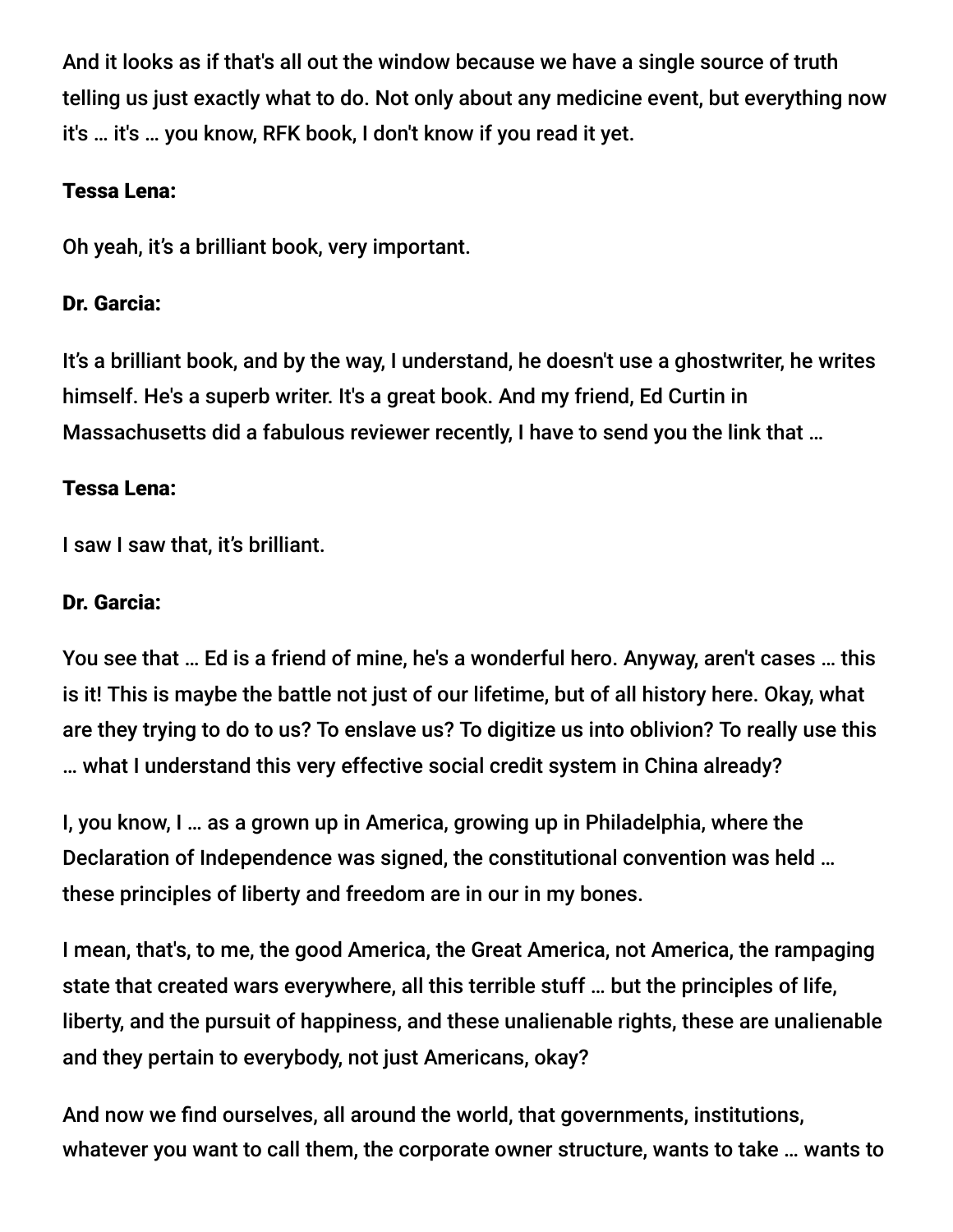lead us to believe that they can do anything they want with us, they can give us … put something into our bodies that we do not want. And not to mention our minds! They do enough of that with the propaganda … but to put something into our bodies that we have made choices not to want to get?

Well, again, they want to overturn the … land … and the EU now wants to get rid of the Nuremberg Code. Isn't that interesting? So it's … so it's a terrifying time. But I will say to people I've met here, and the newly formed groups of people who are thinking along our lines about living life and not being afraid, not living in fear.

You know, there's a great Russian novel "Oblomov," I'm sure you've read it, okay? That's about a guy who lived and didn't get out of his bed, right? He just laid in his bed all the time to be safe. So do we want to live life in a little room and order everything from online and get it delivered and just do nothing? Is this the vision of the future so we can be safe … safe? There's no safety in that.

## Tessa Lena:

Well, the safety myth is just a myth because how safe, are you if you do away with your own immune system, and then you're stuck with going to the hospital and being murdered? That's not very safe.

#### Dr. Garcia:

That is not. Exactly, that is not being safe. Exactly. And I, as I said, you know this, this thing they're trying to force on people … look up the ingredients, look at the tremendous number of adverse events … we are only a year or a year and a half into it anyway, you don't know any of the midterm or long term consequences.

If you … you couldn't do it, you couldn't do a drug trial and have a drug come out with a trial like this with this kind of data. They'd squash that drug within minutes, right … would fail. But somehow for the magical jab, it gets a free pass.

Apparently there are no contraindications! I mean, I am trying to find what are the contraindications here. Over here, I think, the one counterindication is you have to be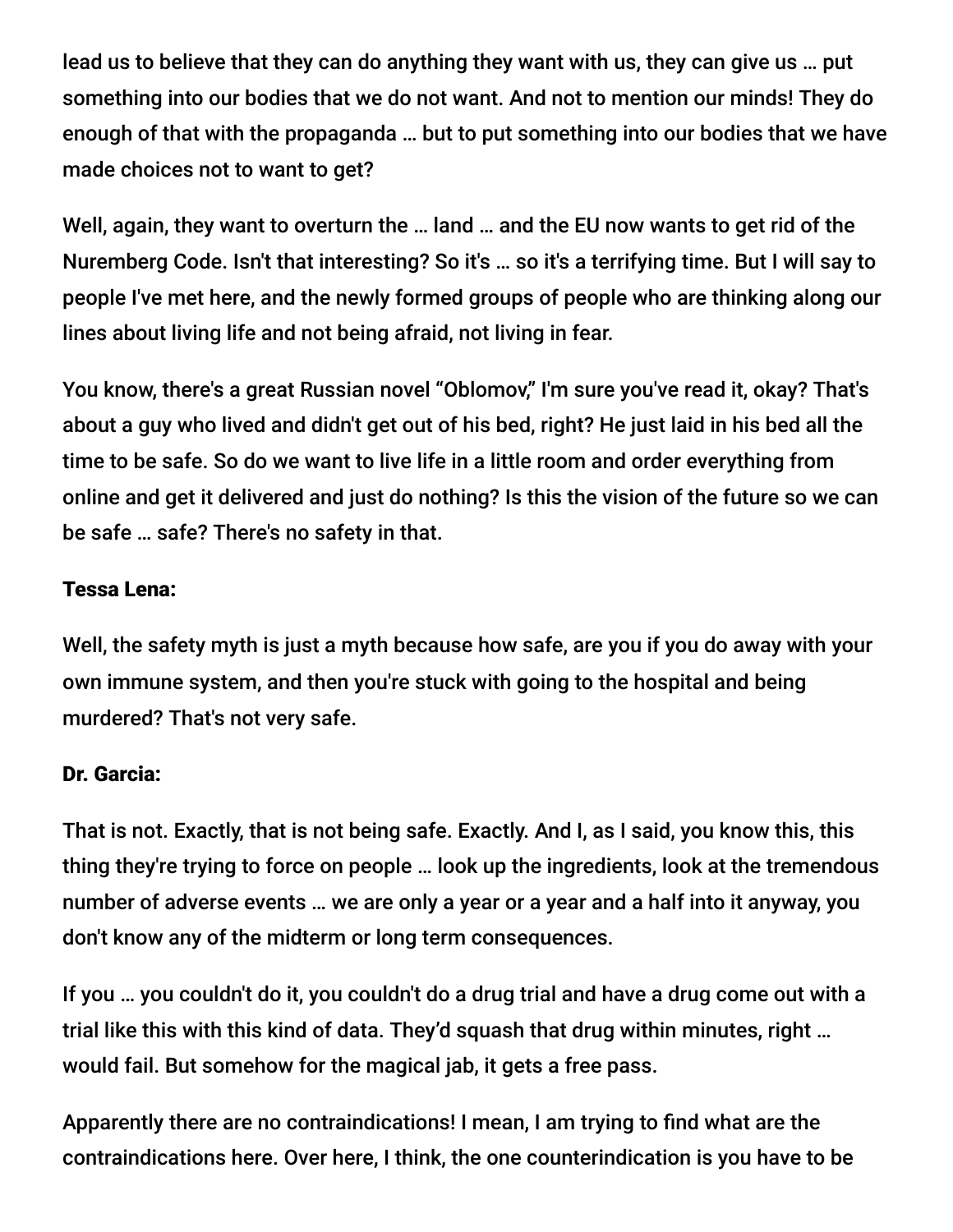allergic to propylene glycol or something like that. But the number of exemptions here … they have clamped down. They've made such draconian impositions on who can be exempt from this. It's … it's absolutely evil, okay?

So this thing apparently, according to the myth … the myth of safe … people make the myth of safety. They make the myth of the … the … the perfect, wonderful, safe as water jab, right? It's safe as water. Right? No contraindications. I had a discussion … I'll tell you something very interesting.

I happened to run into a man I hadn't seen in about 10 years, I used to … he used to live near in my old neighborhood around here in New Zealand, and … and we're talking … he's oh, by the way, I had I had a heart attack about a month ago. I said, Oh my gosh, I'm sorry to hear that. And then I said, I asked the question. I said, "You know … this … hope you don't mind if I asked, but did you get the jab?" "Oh, yeah, I had the second job three days before the heart attack."

I said, "Gee, I'm sorry." But he had made no connection. He didn't consider the heart attack to be related to the jab, there was no report of an adverse event. He just thought, well, this is just what happens in life, you know. And he went on and on his merry way. And he's got, you know, he's resigned, having some cardiac disease and what not.

But I think that's a measure of the level to which people have been stupefied. If I were to give a medicine to somebody, three days after a heart attack, I can guarantee you people will be breathing down my neck saying what the hell happened over here? Why did you … why did you give this medicine? How could this patient get the heart … we have to look into it.

Even if there's nothing wrong, you want to look into it, right? There's some kind of correlation, but the level of … of acceptance and the level of propaganda that … it's just astonishing. It's absolutely astonishing.

People say you're an antivaxxer … you're, well, first of all, whether I'm an anti pro Vax, that is not the defining characteristic of a human being. Since when did vaccination is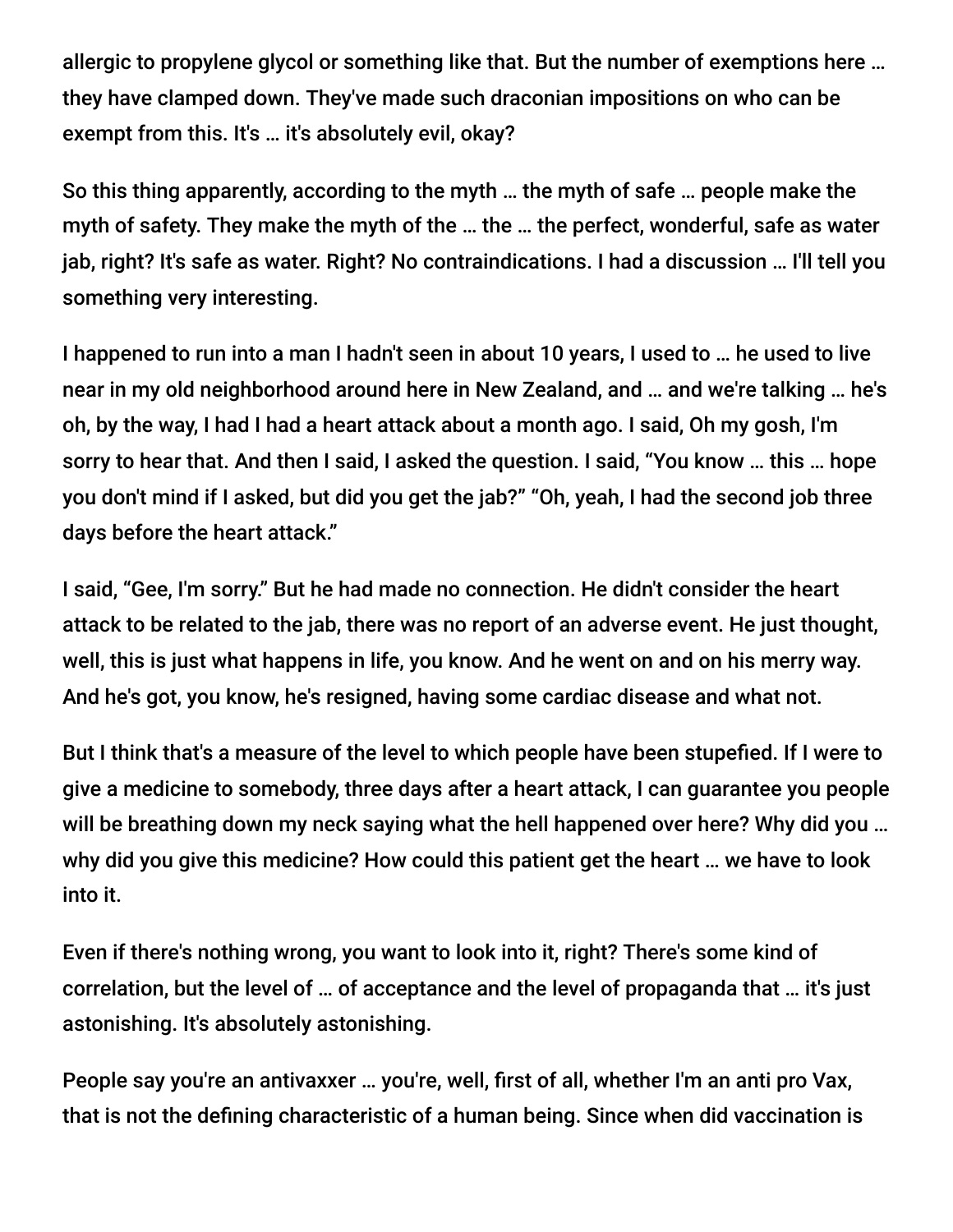the status of like the gold standard of whether you're a noble or ignoble human being? That's ridiculous, right?

But I've had vaccinations, my kids had vaccinations. Okay? Good. I just … if I choose not to have a vaccination, even a good one, even you know a traditional one that actually works, that's my choice. That's my choice, okay?

## Tessa Lena:

Well, I think on the positive side, a lot of people started doubting things and researching things that they would have never researched or doubted, prior to this. Because the past two years have presented us with such an exaggerated, cartoonish version of corruption, that many people who would have never in their lives even thought about researching anything like that … They were just faced with the inevitability … they have to, and now they're looking into the entire system.

And maybe they realize before, and maybe the things that they just took for granted, maybe those things weren't true, either. And I think that's a very useful exercise, whatever the conclusion is, depends on the person and the experience and what they look into.

But I think that's necessary for every human being to have a direct relationship with the world. And as far as the degree of gaslighting, it is quite astounding, and I'm actually mad, I'm mad about people, innocent people being so abused. Because to me, I used to be … I used to be in an abusive marriage, like, classic very bad.

And that was one of the reasons why I did not really go for being terrified by this thing so badly, because initially I got terrified just like everybody but like terrified as in, you don't know, maybe it's a deadly virus, you have to be careful, you have to wash the services and all that.

But then very quickly, when I saw the messaging … and the messaging was identical in tone to what my abusive ex was saying, as in, don't trust your senses, if you have any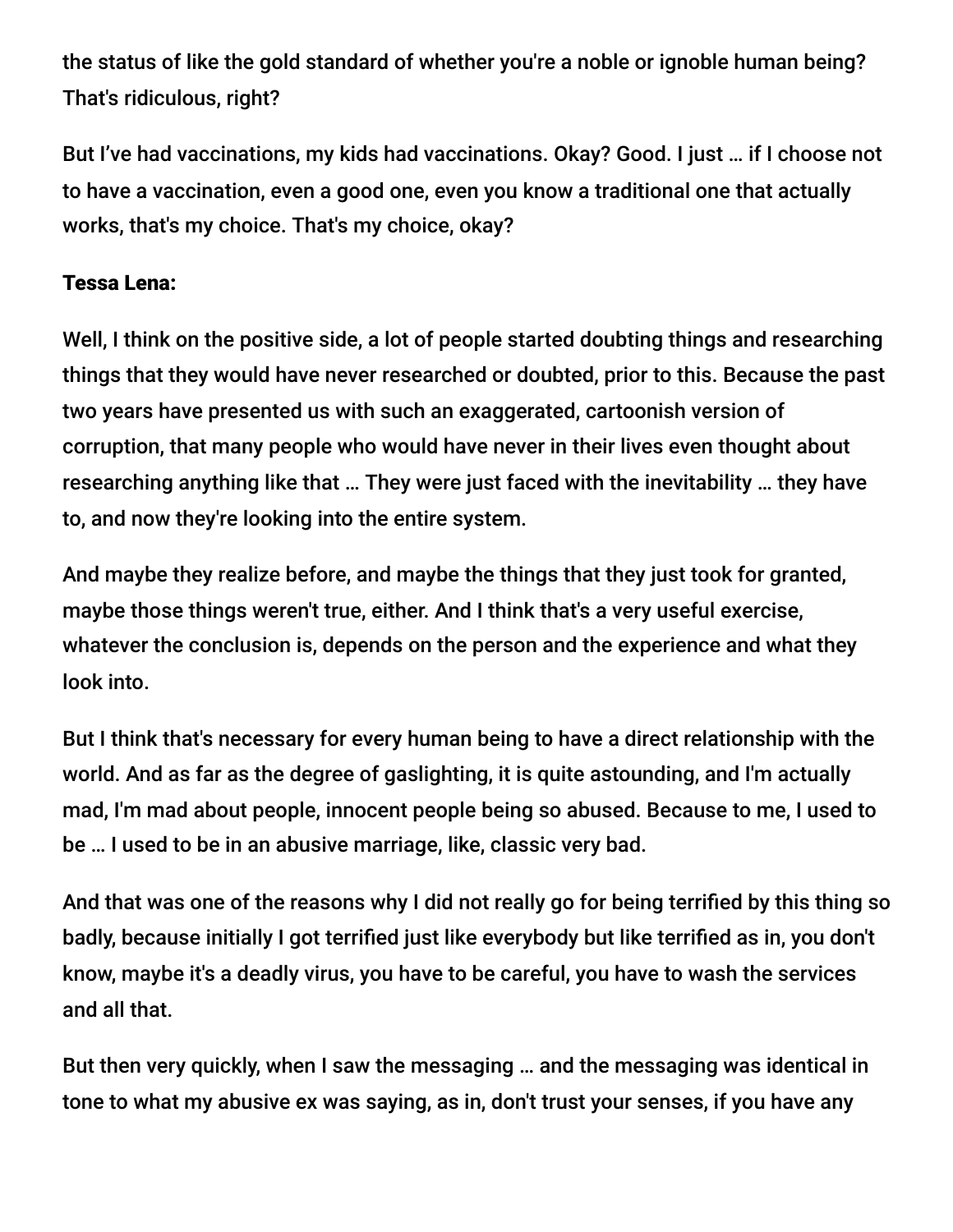doubts about what you're told, you're a bad person, you have to obey, you … you know, don't have contact with people, or things like that.

I was like, wait a second. I know, I've seen this movie, it wasn't very benevolent. I cannot do that for the second time. Because the first time it was very painful. So that was one of the reasons that actually helped me. And also actually, I was sick. And I definitely didn't even think about going anywhere in hospital. But yeah, yeah, heavy, it was intensely, it was intense suffering.

And through the degree of that suffering, I remembered, again, I was reinstated in my feeling that life is worth living. And life means being fully alive. Live life means not being afraid. And that's what life is. So it doesn't mean that because the disease cause suffering, now I have to spend the rest of my life under the table, that's just not an option. So …

#### Dr. Garcia:

Well exactly. And I think you made a beautiful parallel to this, this relationship of an abusive, abusive marriage, or an abusive relationship, where you're told you can't trust yourself, you just have to obey. And, and the … and the really, the victim is turned into kind of an abuser, by the real abuser. It's a very sick, reverse psychology. And that's all over with this whole thing, okay.

They are doing the same … they really are doing the same thing, you know this blackmail, this extortion, to get this jab, not to … not to do … not to have informed consent, really, you know, not to look at all the ingredients … to show us transparently what the deals are.

What's Pfizer's deal with these different countries? What do they have in that and that sweetheart deal? Okay, or Moderna or any of these things? So it goes in all those ways.

One of the other things, too, is now, my friends, Libby Handros and John Kirby have done this series on the pandemic, which has been it's been a tremendous service to all of us. And I remember the very outset, you remember, they interviewed John Ioannidis. This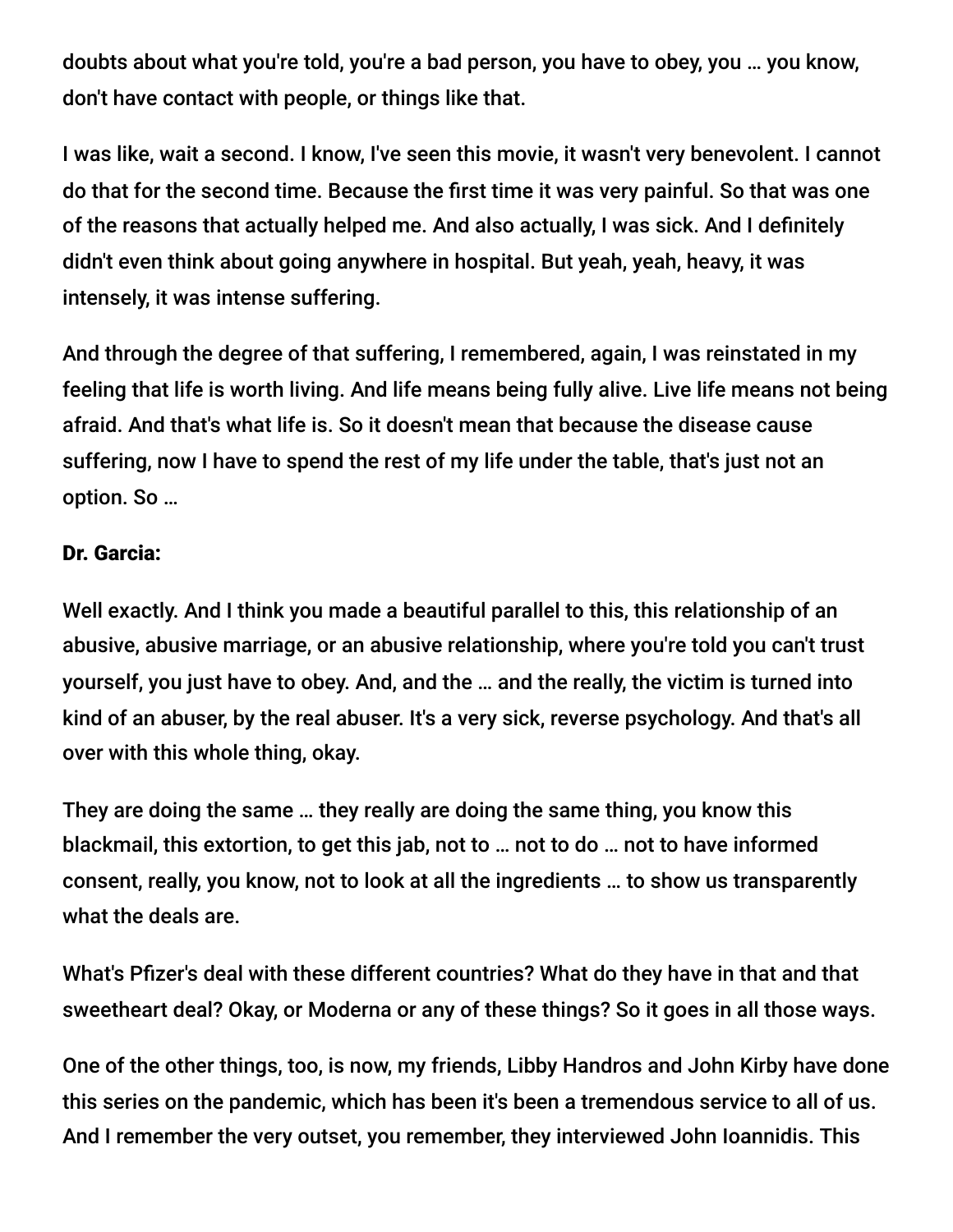guy, you know, he is one of the most highly cited statisticians and epidemiologists in the world saying, we're looking at the numbers. Yeah, this doesn't look, this looks pretty much like maybe a bad flu.

And they have had such a beautiful record of interviews with such luminaries. And, again, that gives me hope that we have good, great work out there, people are stepping up to the plate, that these filmmakers and producers are, are helping us to enlighten ourselves and get to the truth, you know, and that's been wonderful.

So I'm also been wonderful … I haven't seen so many … I'm looking around, there's so many accomplished talented people I never knew existed, my God! I feel so … inferior, they've got 5000 degrees, they've got … physics, and medicine, and nuclear this, and whatever.

And they … and they know about everything, and law degrees, and medicine, and … and who knows what, they're all … they're … I can't … I can't believe how competent these people are, and … but they're the ones who are speaking up, you know, they know or they can smell a rat when they … when a rat's running around.

#### Tessa Lena:

Oh, that is beautiful. I think the past two years really brought out the best and the worst out of us, and my life in America at least has never felt more real than what it feels now amazingly, because everything under pressure, everything came out. And by the way, Libby and John is so wonderful. I love them so much, and …

#### Dr. Garcia:

You mentioned New York … I love New York. I spend a lot of time in New York. My father's from New York. It's a great place. Well I don't know if it still is. But you know, there's I think I've mentioned for this famous line in "Casablanca" where Humphrey Bogart sitting down with the … with Major Strasser, and he's asked by one of the Germans there at the table … and this is unoccupied … this is unoccupied France by the Blanca …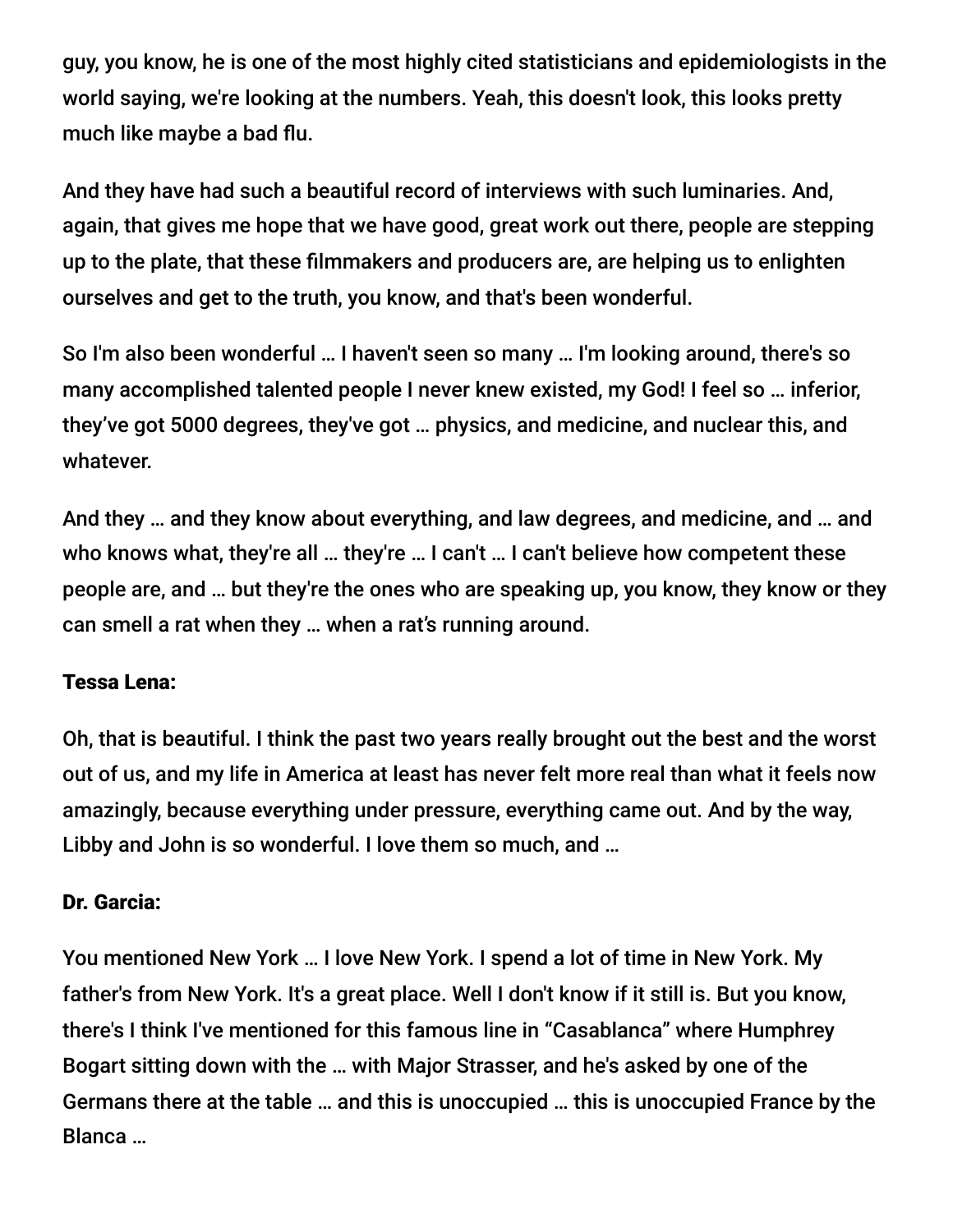"Well, how would you like it if the Nazis were in New York?" or something like that, and Bogart says, "Well, there are certain areas of New York I wouldn't advise you to try to invade." You know, there was this feel about New York, New York's a tough place. We're not going to take this kind of stuff. Right? What … what happened to that New York? Like, it's like a different New York has happened.

#### Tessa Lena:

It folded.

Dr. Garcia:

What happened?

## Tessa Lena:

No it is … actually it is … it is heartbreaking because I think that's the gaslighting. I think they just really … well, from what I researched, a team of psychologists was hired … and high-end consultants were hired to devise the plans on how to scare people. And so that was by design.

## Dr. Garcia:

Yeah, right, exactly! You got it right … now, they've turned the, you know, the New York that is repped to be a very tough place of really hard-fighting people … you can't to mess with them, right? And now everyone is forming a lockstep, or goosestep, I should say ... this stuff is terrible.

## Tessa Lena:

Early in the pandemic, when our mayor, I think he suggested some kind of a reporting system to report people who weren't following the pandemic measures … or social distancing … and that was met with a cursing, like, you know, like bad words. Not today. Not today! It's such a difference.

#### Dr. Garcia: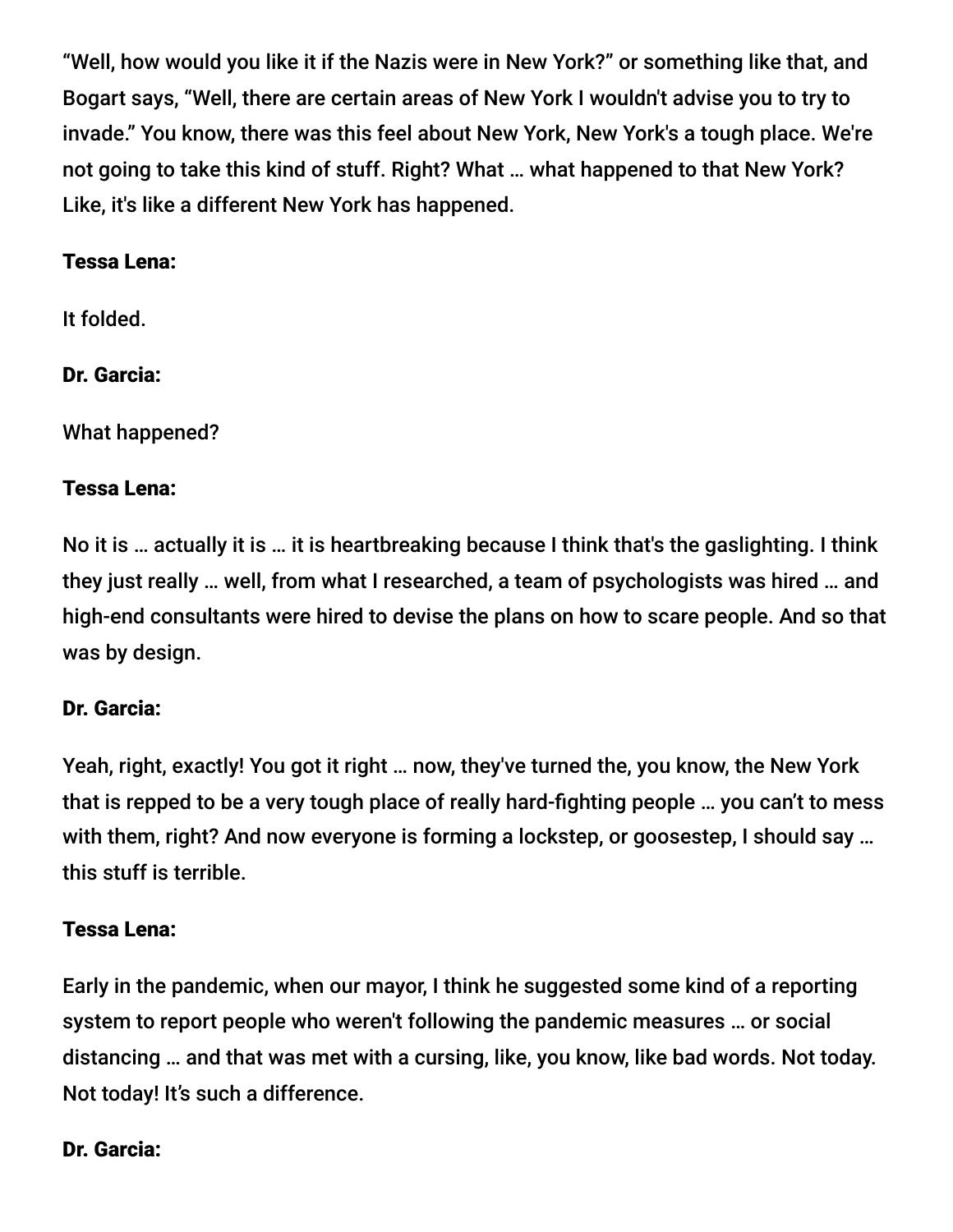I know. And even over here too, this idea of snitching … that last thing you want to be is a rat, you don't rat your neighbors, your friends, you know, nobody does that, right? And they've been … they've been encouraging this kind of thing, you know, and it's terrible.

But I would like at some point, talk about some of the other things, maybe some artistic things. I think one of the ways to stay alive in terrible times, as a lot of people know, like Xiaobo, and other people, and everybody, you know, is through creativity and really the triumph of the human spirit.

And, and I think, no matter what happens, we have to preserve that. That's that is our, our beautiful passion. That's why I write, I've done some theatrical … theatrical stuff, and some film and poetry. And I've written quite a number of books.

And I'm very, … actually, I wrote this last book, which you have, "Olympia," and that was probably about six years in the thinking anyway, and, and I'm very happy with I'm very proud of this book, I feel as if this is something that … what a lot of things together for me.

So hopefully, there'll be other books as well. Right now I'm barred from doing anything theatrical … which is quite a quite challenging, but I'm hoping that we get a good break in the next three or four months and, and maybe things maybe … maybe things really will change.

#### Tessa Lena:

Well, you actually, you stole my question, because my next question to you was going to be about your writing and your books. So thank you for preempting the thought, and … and then to ask you also what initially brought you to your writing career? And I also have another book by you, so …

#### Dr. Garcia:

Thank you very much.

#### Tessa Lena: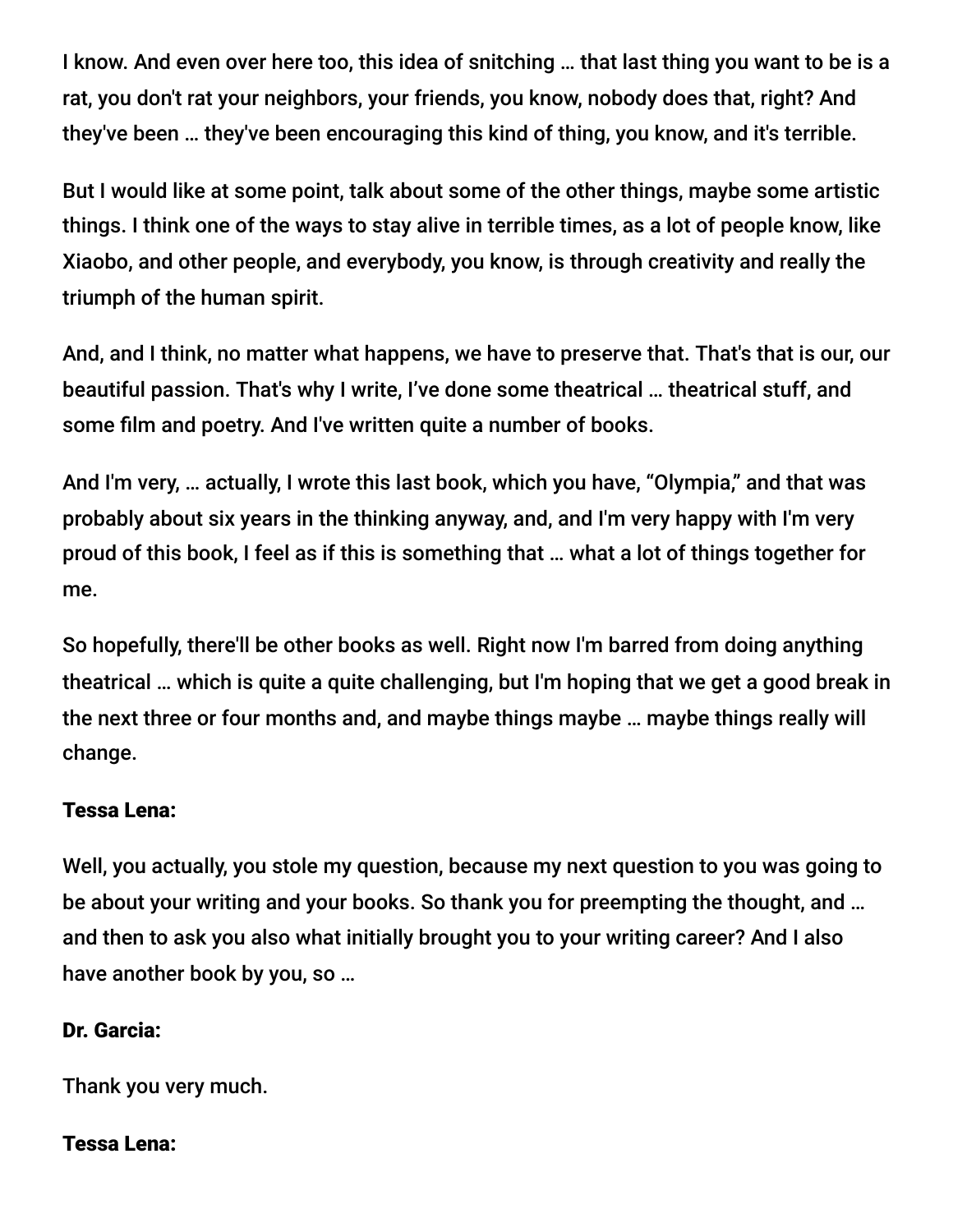Yeah, really, your writing is beautiful. So what brought you … what made you into an author initially, what was the event, or …?

## Dr. Garcia:

I was always, I was a writer, from being from a teenager, from my teenage years. And I was always writing poetry and short stories and what not. And I was also … when I went to Trinity College in Dublin, as an undergraduate, I had a year abroad there, and I got involved in theater when I was there. And I came back to the States and I kept up some theatrical pursuits.

And I was always writing in some way or the other. But I think honestly, I think I was a writer who didn't quite have something to write about, until I became more mature until I … I involved myself … I got my hands dirty in the world of living. And the world of living for me was the world of medicine, the world of psychiatry, and life, okay …

And, and I believe that the move to New Zealand really helped to kind of catalyze things, to allow me to really, really gather my energies and start writing in a way that I think I'm happier with … has been decent writings, not just, you know … they're people … sometimes you have an impulse. You want to write … when it's like, you want to shout, you want to say something, but you have nothing to say.

I think that everything that I had stored within me was coming to the surface, and that I could finally put it together and say the things that I felt compelled to say, in my poetry and my plays and my theatrical things, and my … my little films, and my novels, especially since I've come here, so …

So I've written a few … Anyway, I don't get into everything I've written, but I wrote two very, I think very funny books that are set in New York, and they involve accountants, kind of the amorous adventures of some goofy accountants. I think they're quite funny. But I think they're funny because the language is very ... it's all in the language, okay ... And that's why I think they are quite funny.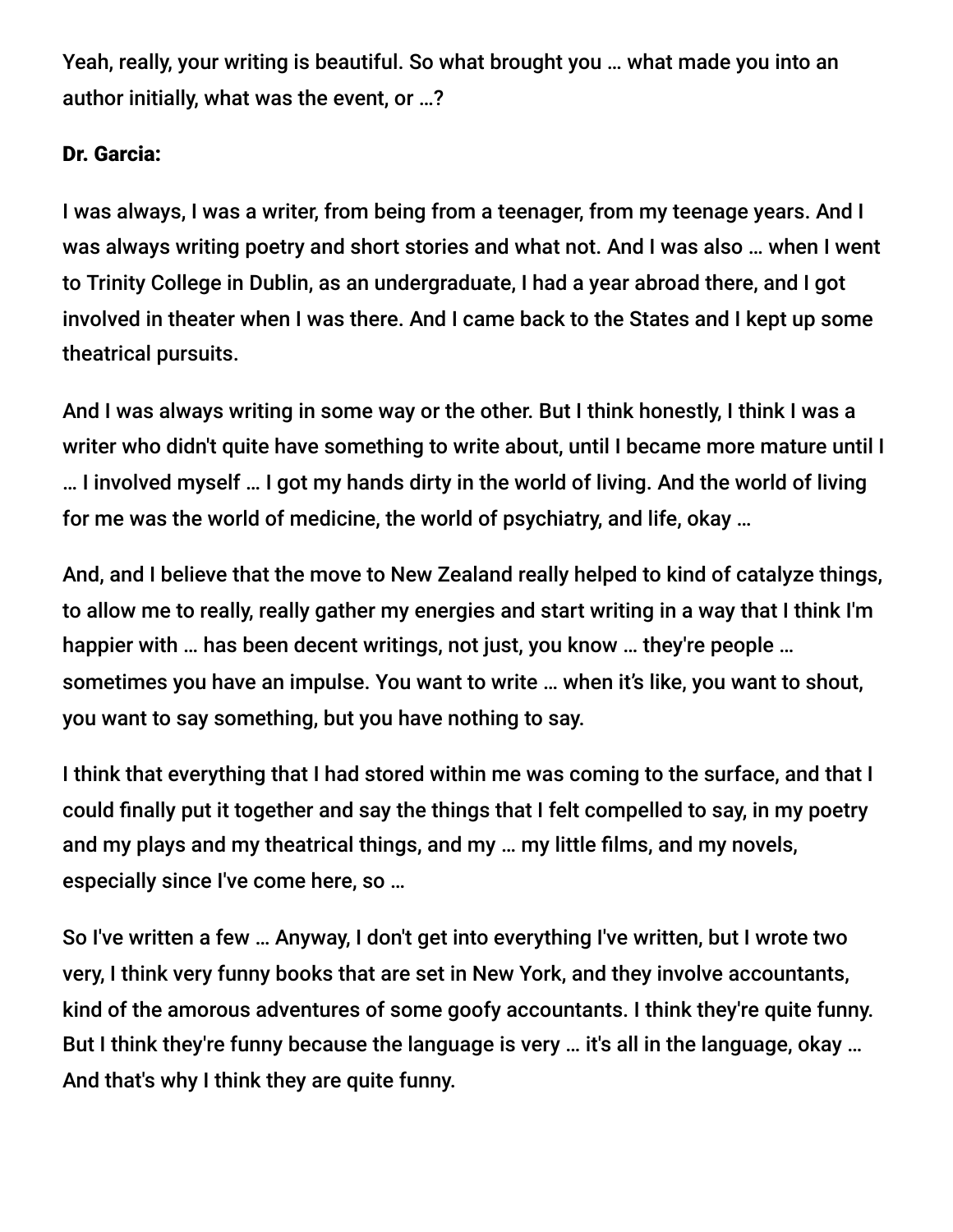And the "Venetian Rogues." … "Olympia" really comes out of one of the characters of "Venetian Rogues" and … and that's a different kind of writing altogether. And those books are linked.

## Tessa Lena:

Oh, thank you for being so multi-talented. And also thank you for demonstrating that life doesn't end when at the totalitarian regime sets in. It's … you know.

## Dr. Garcia:

That's a good … that's a good point. I mean, I, you know, Solzhenitsyn would say that as well. You know, Solzhenitsyn, that tremendous hero doing what he did. I don't know what to say. I mean, you … when you work, you are doing the same thing, and people have to continue to celebrate our humanity.

And as I said, well, you know, the group of people I've gotten in touch with here, who are these believers in liberty and question the single source of truth, these are all to a person animated, really lively, really good people … It's been such a pleasure to come into contact with this group of people, I would never really have known necessarily, and to see that they've all they've all gotten such tremendous spirit, and such goodness.

And I think the other thing too, I've used the word "evil" a few times here … I really think I've used that word in my life … I can't I think … I probably used the word "evil" about half a dozen times in my life, until recently. And I can't think of any other word now to describe what's going on.

I tell people, evil isn't the devil with horns and the tail and the monster … evil, is … is smiling, is just go along, just don't make any noise, just play ball, just let it happen. That's, that's really evil. Evil has many, many guises, okay?

And the evil we have to be concerned about is evil that's trying to convince us that we should be apart from each other, we should have to take something and violate our bodies even if we don't want that, that we should look askance at people who cherish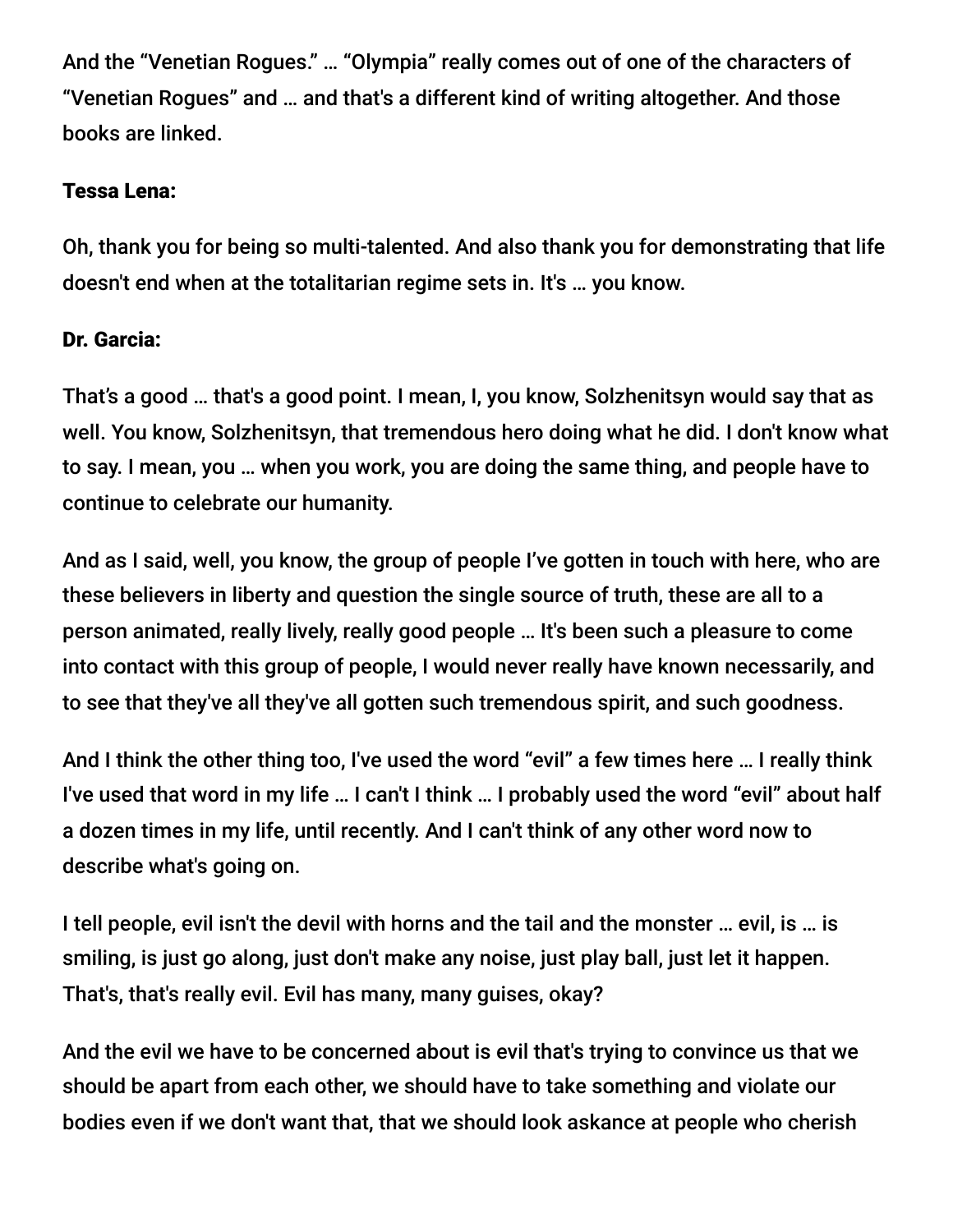their own liberty, that we should be considered dangerous to each other, we have to wear a mask all the time, or we have to keep a distance.

This this is really … is this the world we want to live in, who wants to make the kind of world? Who wants to live in this kind of world?

## Tessa Lena:

Well, the people who want to make that kind of world on top are probably very, very, very, very sick on the inside. I think it's impossible to guess what's in their heads but … whether they want to do it because they think of themselves as saviors or whether they want to do it because they like killing people, doesn't matter because the end result is more or less the same if we accept it.

So to me, the main battle is the battle on the inside. And I think what they're really trying to make people do is self-betrayal. And that's kind of an internal trick of because when a person's self-betrays a person becomes food. And then, hopefully there is some kind of a kind growth coming out of it. And that can involve great pain. But then after great pain, hopefully there's some kind of a resolution but …

## Dr. Garcia:

That's a great point … they're trying to convince us to betray ourselves. And that gets back to the abuser psychology really, doesn't it? The same kind of thing, only on a large scale. And we have to fight against that. And I believe we're going to win that fight. I really do. I think … I think we have good on our side!

You know, we're kind people trying to do the right thing. Trying to celebrate the best of humanity, not the worst, now the worst is fearful, suspicious, vindictive, get rid of people. And you know, I know you know about history, human history, the history of the world is not a necessarily a beautiful fairy tale. There have been battles like this going on, but they've been on a smaller scale because the empires were smaller.

The places … the locales were smaller. There were always despots and tyrants and, and terrible things and extirpations and, you know, you know, all this, but we are now faced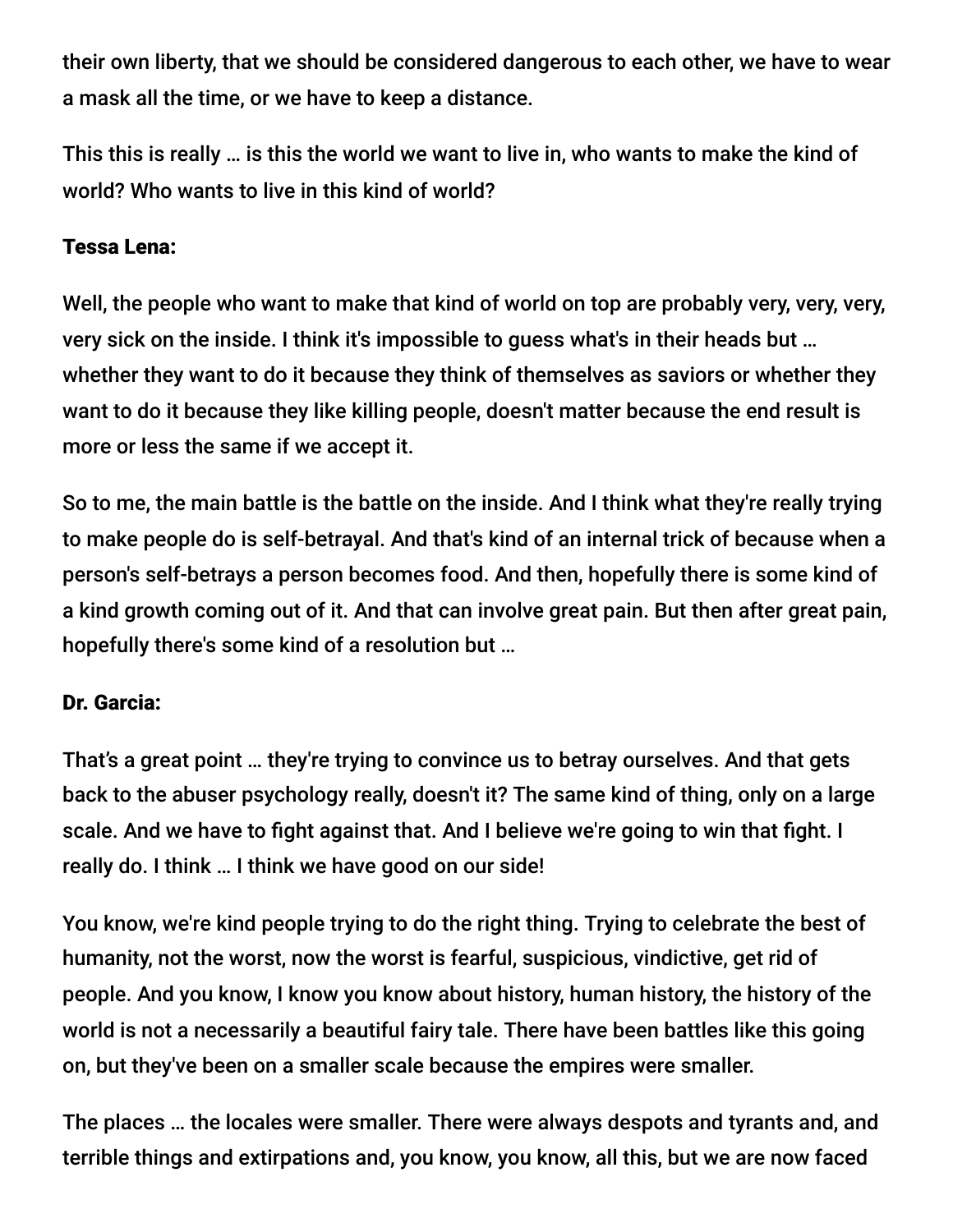with something that is so global, and so uniform. It's really terrifying. And that's why as far as RFK Jr. says in his book, this is our … this is a battle for our lives.

This might be the battle for all of our lives, of all our time and, and this is no time to sit back and be complicit.

I like to be remembered more for my writing, really, my novels. I wish people would read them, than anything else. Because I think they're … I am really most … I guess the best of me. The best of me is in these writing, my poetry, my novels, these artistic creations. And … and I hope that … I hope that they … I hope people do check in on them and I read them at some point, and … and I hope that they themselves engage in creative enterprises!

I always … I came to the conclusion in working and as I did in analysis and, and Curtis kids, you know, people unless you cultivate some elements of creativity within yourself, life is going to be a much poorer experience. But if you can, if you can do that, and everyone is creative in some way, we all have our own different ways of being creative.

That is really the essence of the joy of life. That's the joy of living and loving, and creativity and play. These are essential functions of the human spirit.

#### Tessa Lena:

I have to agree. Well, thank you again for being such a wonderful and brave human being with so many talents. Well, last question. So where can people find more information about you or get in touch with you if they want to talk to you? So, a website …?

#### Dr. Garcia:

They can just … they can just email me, that's all. They can email me if they like. I have a website I've never … I haven't upgraded my website in a few years that … where my poetry is but they can email me and I can send them links to things and what not.

#### Tessa Lena:

Well, thank you again, it was wonderful to talk to you, and maybe we'll talk again and …